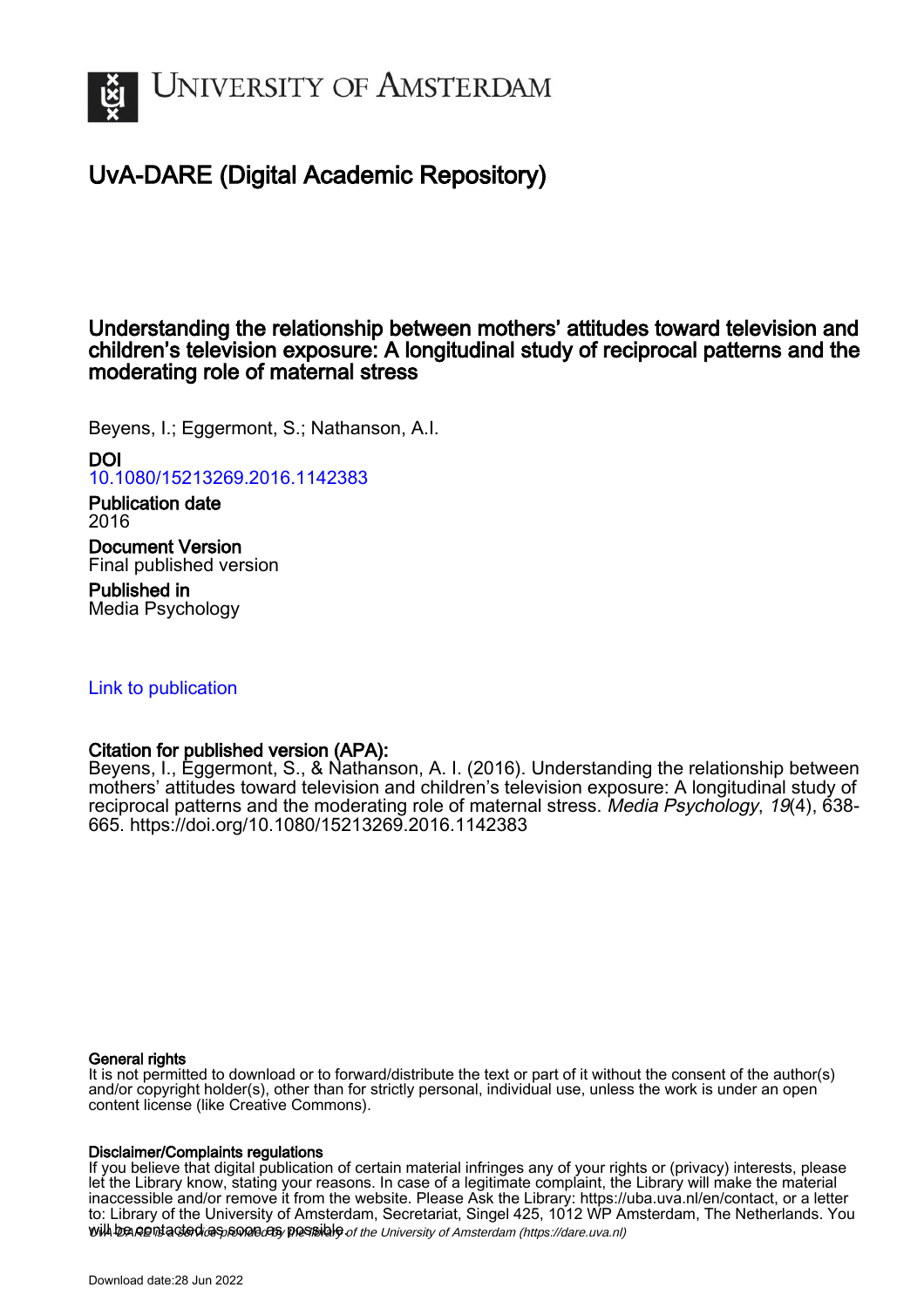

# Understanding the Relationship Between Mothers' Attitudes Toward Television and Children's Television Exposure: A Longitudinal Study of Reciprocal Patterns and the Moderating Role of Maternal Stress

INE BEYENS

Amsterdam School of Communication Research (ASCoR), University of Amsterdam, Amsterdam, The Netherlands

### STEVEN EGGERMONT

School for Mass Communication Research, University of Leuven, Leuven, Belgium

#### AMY I. NATHANSON

School of Communication, The Ohio State University, Columbus, Ohio, USA

This two-wave panel study among mothers  $(N = 508)$  of children between ages six months and six years investigated a) the possibility of a reciprocal relationship between mothers' attitudes toward television and children's television viewing, and b) the conditional probability of this reciprocal relationship. Two-wave multigroup cross-lagged analyses provided evidence for reciprocal patterns that depend on the level of maternal stress. The findings indicated that mothers' attitudes toward television predicted children's subsequent television viewing among non-stressed mothers, but not among stressed mothers. Children's television viewing predicted mothers' subsequent negative attitudes toward television among stressed mothers, but not among non-stressed mothers. Implications for the role of parents' attitudes regarding children's television viewing are discussed.

Address corrrespondence to Steven Eggermont, School for Mass Communication Research, University of Leuven, Parkstraat 45 P.O. BOX 3603, 3000 Leuven, Belgium. E-mail: steven.eggermont@soc.kuleuven.be

At the time of the study, the first author was a PhD student at the School for Mass Communication Research at the University of Leuven, Belgium.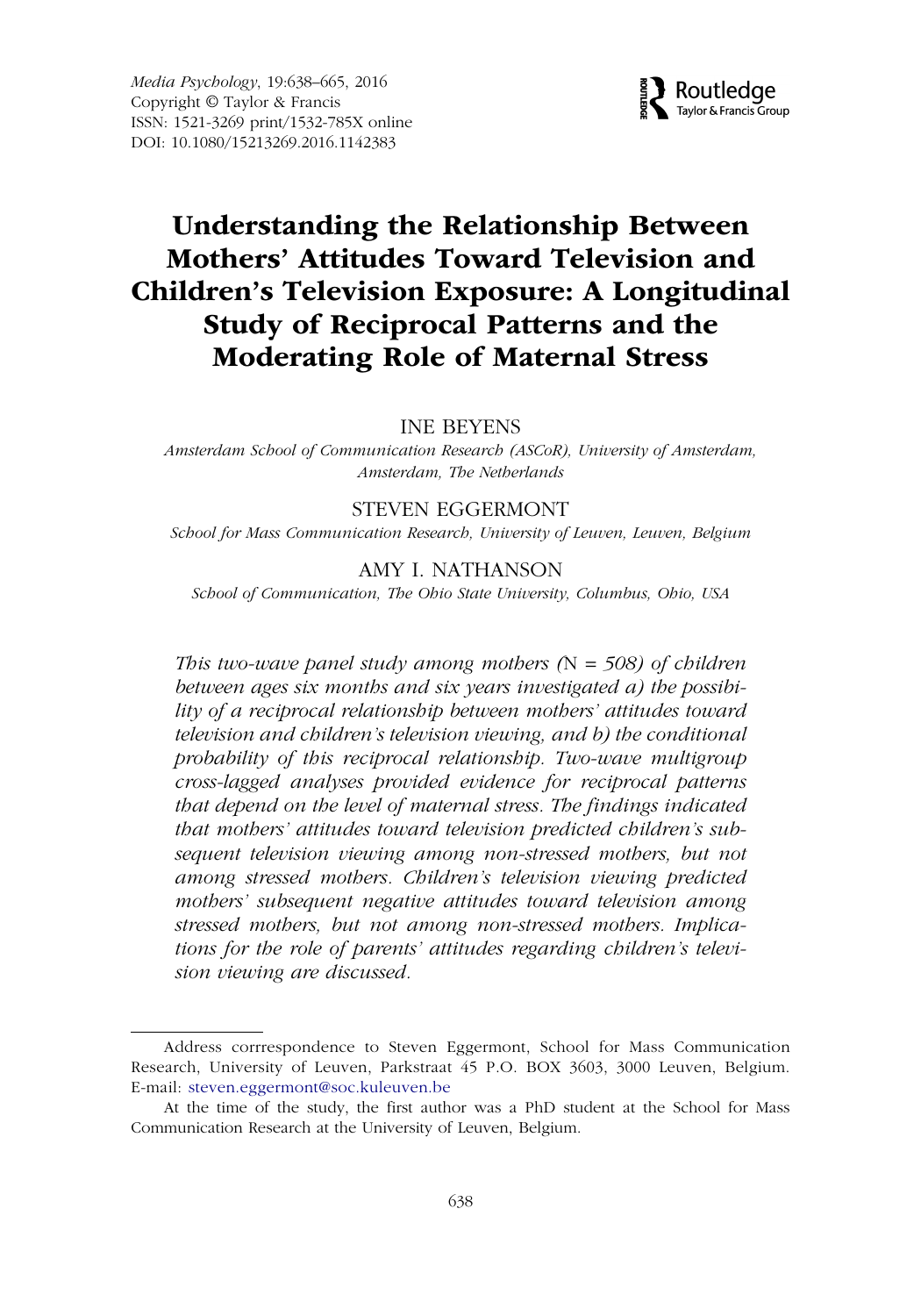Research investigating parents' decision making around children's television viewing largely rests on the dominant assumption that parents' attitudes drive children's television viewing (e.g., Vaala & Hornik, [2014;](#page-27-0) Vandewater, Park, Huang, & Wartella, [2005](#page-28-0)). Yet, propositions about the reverse assumption that children's television viewing drives parents' attitudes regarding the medium have not been considered, due in part to a lack of longitudinal studies. Also, under what conditions these relationships occur is unknown. The purpose of this study was to explore how mothers' attitudes toward television and children's television viewing relate to each other, with a particular focus on a) the possibility of a reciprocal relationship between these factors, and b) the conditional probability of these relationships. This involved a two-wave, multigroup, cross-lagged study that examined the role of mothers' attitudes toward television as a predictor and as an outcome of television viewing among infants, toddlers, and preschoolers and the role of maternal stress (i.e., mental distress and time pressure) as a moderator of the relationship between mothers' attitudes and children's television viewing.

## THE RELATIONSHIP BETWEEN MOTHERS' ATTITUDES AND CHILDREN'S TELEVISION VIEWING

Gaining a clear understanding of the relationship between parents' attitudes and children's television viewing is important, for instance because parental attitudes are important components in prevention campaigns (Ajzen, [1991](#page-23-0)) and predict parents' intention to limit children's screen time (Bleakley, Piotrowski, Hennessy, & Jordan, [2013](#page-24-0); Hamilton, Thomson, & White, [2013\)](#page-25-0). Moreover, parental attitudes toward television play an important role in the establishment of parental mediation strategies, as parents who endorse negative attitudes toward children's television exposure are more likely to use active and restrictive mediation strategies (Nathanson, [2001;](#page-26-0) Warren, Gerke, & Kelly, [2002\)](#page-28-1).

Research has extensively explored the assumption that parents' television attitudes drive children's television viewing. Studies have shown that positive attitudes are related to more permissiveness and negative attitudes are related to more restrictiveness toward children's television exposure (Cohen, Brown, & Clark, [1981](#page-24-1); Vandewater, Park, et al., [2005](#page-28-0); Warren, [2001\)](#page-28-2). Others found that parents with negative attitudes are less likely to use television as a babysitter (Austin, Bolls, Fujioka, & Engelbertson, [1999;](#page-23-1) Beyens & Eggermont, [2014\)](#page-24-2). Finally, studies showed that infants, toddlers, and preschoolers are more likely to live in a heavy television household when their parents have positive attitudes regarding children's television viewing (Vaala & Hornik, [2014;](#page-27-0) Vandewater, Park, et al., [2005](#page-28-0)).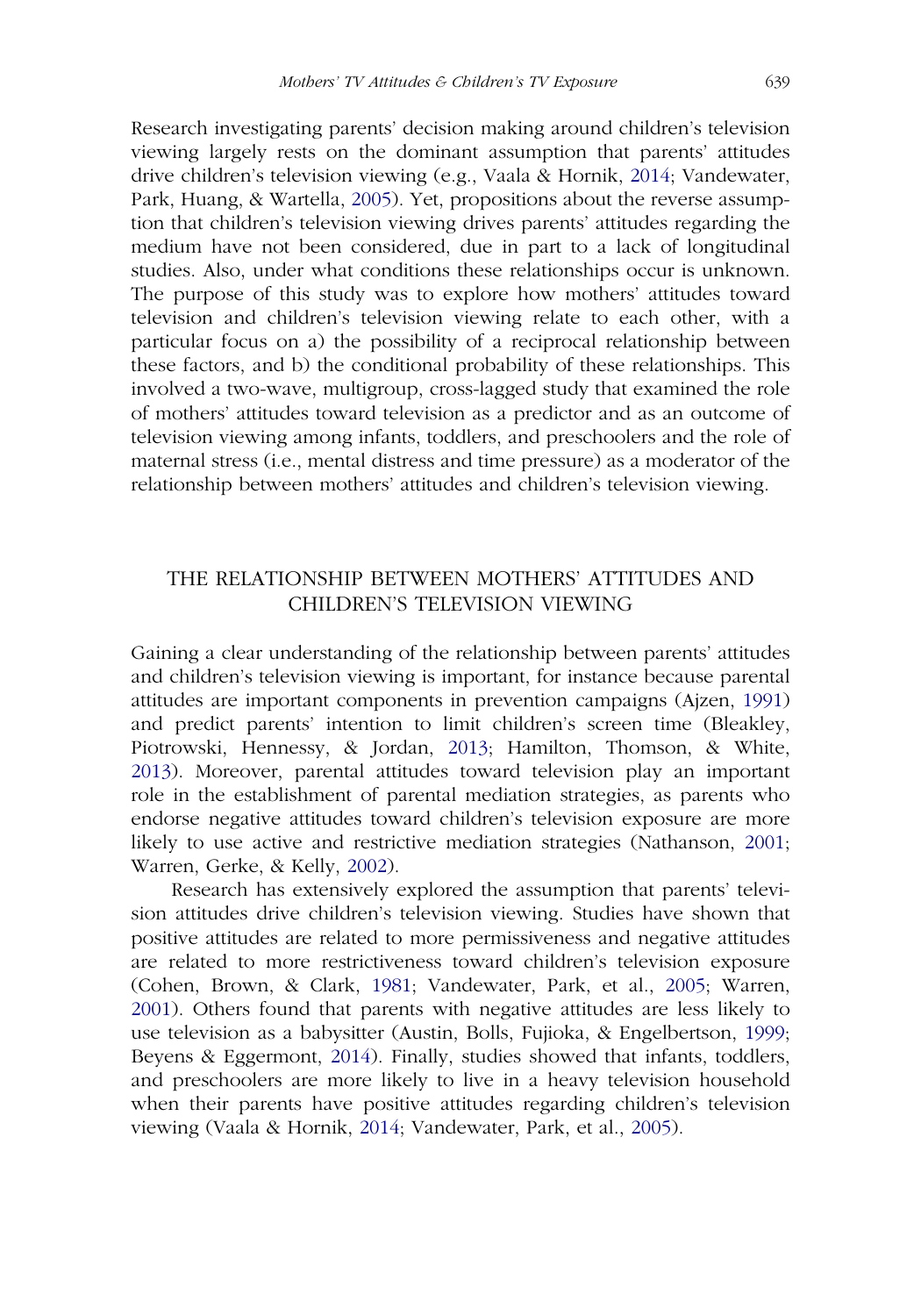However, partially because many of these studies are of a cross-sectional nature, previous studies did not present a complete picture of the relationship between parents' attitudes toward television and children's television viewing. One of the limitations of previous studies is that they focused on the role of attitudes as driving children's television viewing. However, children's television viewing could drive parents' attitudes toward television (Cohen et al., [1981](#page-24-1); Vaala, [2014](#page-27-1)). Research that investigates the possibility of a reciprocal relationship between parent's attitudes toward television and children's television use is thus lacking, partially due to a lack of longitudinal studies.

## THE POSSIBILITY OF A RECIPROCAL RELATIONSHIP BETWEEN MOTHERS' ATTITUDES AND CHILDREN'S TELEVISION VIEWING

In order to provide a more complete picture of the relationship between mothers' attitudes and children's television viewing, the first purpose of this study was to investigate the possibility of a reciprocal relationship between mothers' attitudes toward television and children's television use. In particular, we aimed to investigate to what extent mothers' attitudes toward television predict children's television viewing and to what extent children's television viewing predicts mothers' attitudes toward television.

The proposition that children's television use drives parents' attitudes toward television draws on self-perception theory (Bem, [1972\)](#page-24-3) and cognitive dissonance theory (Festinger, [1957](#page-25-1)). Both theories are based on the principle that people derive their attitudes from their behavior. Self-perception theory is based on a deductive reasoning process in which past behavior drives attitudes about the behavior (Bem, [1972](#page-24-3)). After performance of the behavior, people will express more positive attitudes toward that behavior. Cognitive dissonance theory posits that people feel a need for cognitive consistency: They seek consistency between the behavior and their attitudes and try to reduce any potential dissonance (Festinger, [1957](#page-25-1)). Research on parents' attitudes has described these processes as justification, arguing that parents' attitudes justify the actions that precede them (Goodnow, [1988\)](#page-25-2).

These theoretical assumptions suggest that mothers derive their attitudes toward television from their children's television behaviors and that they are motivated to maintain consistency between their children's television viewing and their attitudes about children's television viewing. In this respect, scholars have suggested that mothers who regularly use television with their children, will develop positive attitudes toward children's viewing (Nathanson, [2013;](#page-26-1) Vaala & Hornik, [2014\)](#page-27-0). The observation of positive consequences from children's television viewing could lead mothers to express more positive attitudes about their children's viewing (Vaala & Hornik, [2014\)](#page-27-0).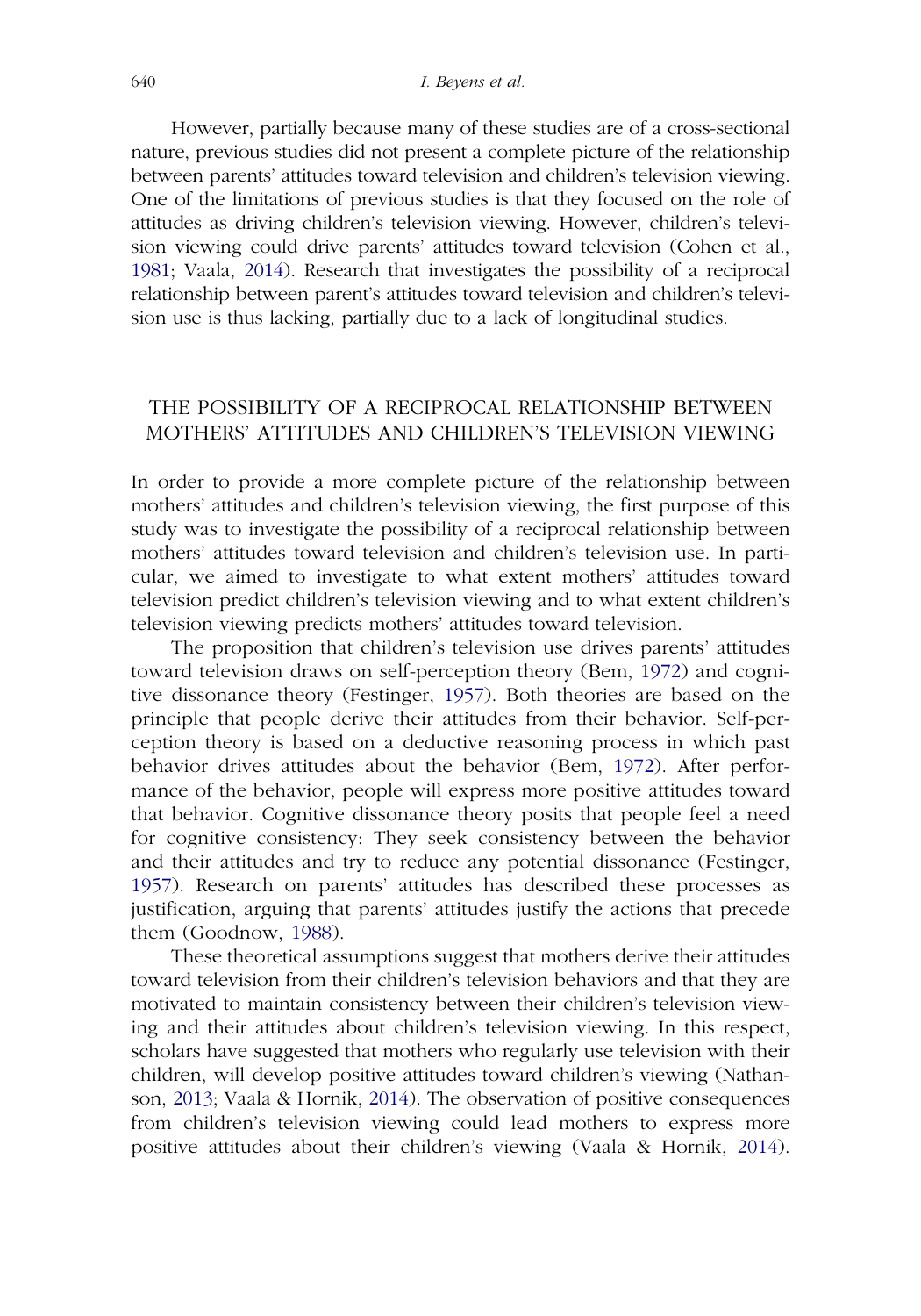Empirical evidence indicates that this process is very likely to occur, given that mothers are more inclined to observe positive consequences from children's viewing (Evans, Jordan, & Horner, [2011;](#page-25-3) Rideout & Hamel, [2006\)](#page-27-2). For instance, mothers see television as an excellent parenting tool for occupying their children (Evans et al., [2011](#page-25-3); Zimmerman, Christakis, & Meltzoff, [2007](#page-28-3)), believe in the educational benefits and entertainment value of their children's television viewing (Evans et al., [2011;](#page-25-3) Rideout, [2014;](#page-27-3) Rideout & Hamel, [2006](#page-27-2)), and often overestimate what their children learn from television (DeLoache et al., [2010](#page-25-4)).

Furthermore, scholars have suggested that mothers may adjust their attitudes about children's viewing in order to avoid cognitive dissonance (Nathanson, [2013](#page-26-1)). Because they aim to maintain consistency between their behaviors and attitudes (Festinger, [1957;](#page-25-1) Goodnow, [1988](#page-25-2)), mothers will likely align their attitudes to their children's viewing: Mothers may try to convince themselves that children's television viewing brings along benefits and opportunities, even though they may sometimes observe negative consequences from television viewing (Nathanson, [2013](#page-26-1)).

Together, given the theoretical and empirical evidence, we investigated the possibility of a reciprocal relationship between mothers' attitudes and children's television viewing and predicted that mothers' attitudes toward television positively predict children's television viewing (Hypothesis 1) and that children's television viewing positively predicts mothers' television attitudes (Hypothesis 2).

## THE CONDITIONAL PROBABILITY OF THE RELATIONSHIP BETWEEN MOTHERS' ATTITUDES AND CHILDREN'S TELEVISION VIEWING

The second purpose of this study was to investigate under what conditions mothers' attitudes toward television drive children's television viewing and under what conditions children's television viewing drives mothers' attitudes toward the medium. In particular, we aimed to investigate whether maternal stress would moderate the relationship between mothers' attitudes and children's television viewing, focusing on two indicators of stress that are known to be associated with children's television viewing: mental distress and time pressure.

Scholars investigating the relationships between attitudes and behavior have emphasized that it is important to acknowledge that the level of consistency between attitudes and behavior may depend on moderating variables (Fazio, [1986;](#page-25-5) Kraus, [1995\)](#page-26-2) and, thus, to examine under what conditions such relationships occur. Only then we can provide a complete picture of the relationships and precisely predict the relevance of particular attitudes for behavior (Bybee, Robinson, & Turow, [1982](#page-24-4); Glasman & Albarracín, [2006;](#page-25-6)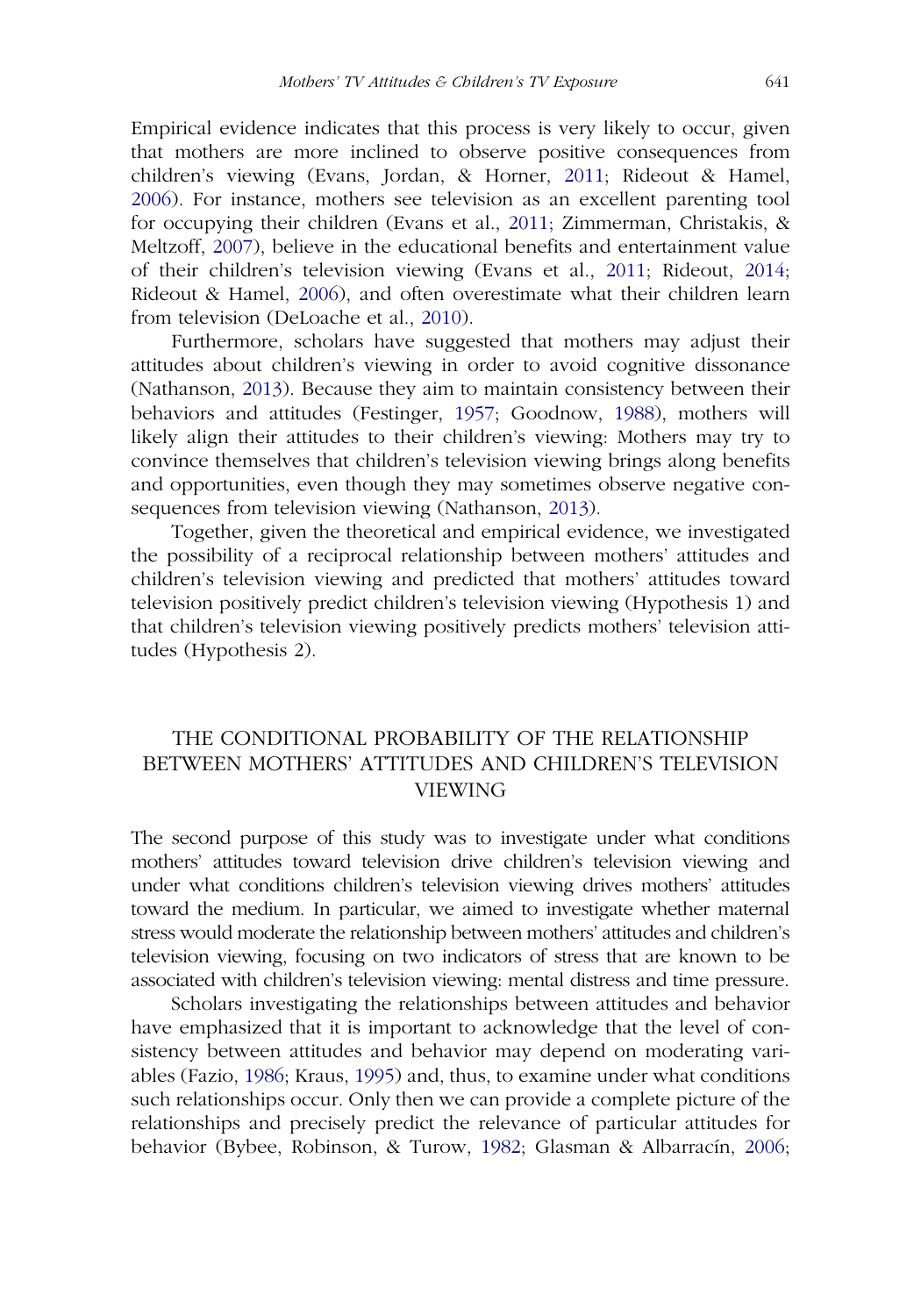Goodnow, [1988;](#page-25-2) Zanna & Fazio, [1982](#page-28-4)). With respect to children's television viewing, the identification of such conditions is also needed to develop better targeted interventions to reduce children's television viewing and provide suitably tailored advice for effective guidance of children's viewing. Yet, we know little about the conditions under which maternal attitudes about television drive children's viewing and the conditions under which children's television viewing predicts mothers' attitudes toward the medium.

The relationships between attitudes and behavior are often moderated by personality factors or by situational conditions (Fazio, [1986](#page-25-5)). In the case of children's television viewing, such conditions can relate to the child, the parent, or characteristics of the family. In this study, we focused on conditions of the parent, in particular the role of maternal stress. Stress is a multidimensional construct and certain aspects of maternal stress are likely to be related to children's viewing behaviors and parents' attitudes (Conners, Tripathi, Clubb, & Bradley, [2007\)](#page-25-7).

First, mothers' experience of mental distress may be crucial. Maternal mental distress has a negative impact on mothers' parenting behavior (Lovejoy, Graczyk, O'Hare, & Neuman, [2000](#page-26-3); Psychogiou & Parry, [2014\)](#page-26-4), perceptions of their children (Webster-Stratton, [1990](#page-28-5)), and children's development (Cummings & Davies, [1994](#page-25-8)). Mothers who are depressed show poorer parenting abilities and exhibit fewer interactions with their children (Lovejoy et al., [2000](#page-26-3); Psychogiou & Parry, [2014](#page-26-4)) and their children are more likely to develop problematic symptoms such as behavior problems (Barry, Dunlap, Cotten, Lochman, & Wells, [2005](#page-23-2); Cummings & Davies, [1994](#page-25-8)) and sleep problems (Caldwell & Redeker, [2014\)](#page-24-5).

Second, mothers' experience of time pressure may be important. Mothers who feel rushed and concerned about the time available to complete life tasks experience feelings of frustration, worry, and agitation, and often express negative emotional reactions (Roxburgh, [2012;](#page-27-4) Szollos, [2009\)](#page-27-5). When experiencing time pressure, and in particular stress from coordinating work and family demands, mothers make less healthy lifestyle choices for their children (Stenhammar, Sarkadi, & Edlund, [2007](#page-27-6)) and develop depressive symptoms (Roxburgh, [2004,](#page-27-7) [2012](#page-27-4)).

Mental distress and time pressure are two aspects of maternal stress that are typically associated with each other (Roxburgh, [2004](#page-27-7), [2012\)](#page-27-4). Time pressure is an important aspect of the experience of stress in everyday life and is an important stressor that affects individuals' well-being (Szollos, [2009\)](#page-27-5). Research has shown that time pressure may have important mental health consequences (Roxburgh, [2004\)](#page-27-7). In particular, time pressure is distressing, and individuals who feel rushed typically feel more mentally distressed (Roxburgh, [2004](#page-27-7), [2012\)](#page-27-4).

Research has also found that maternal stress is related to children's television viewing (Bank et al., [2012;](#page-23-3) Conners et al., [2007;](#page-25-7) Thompson &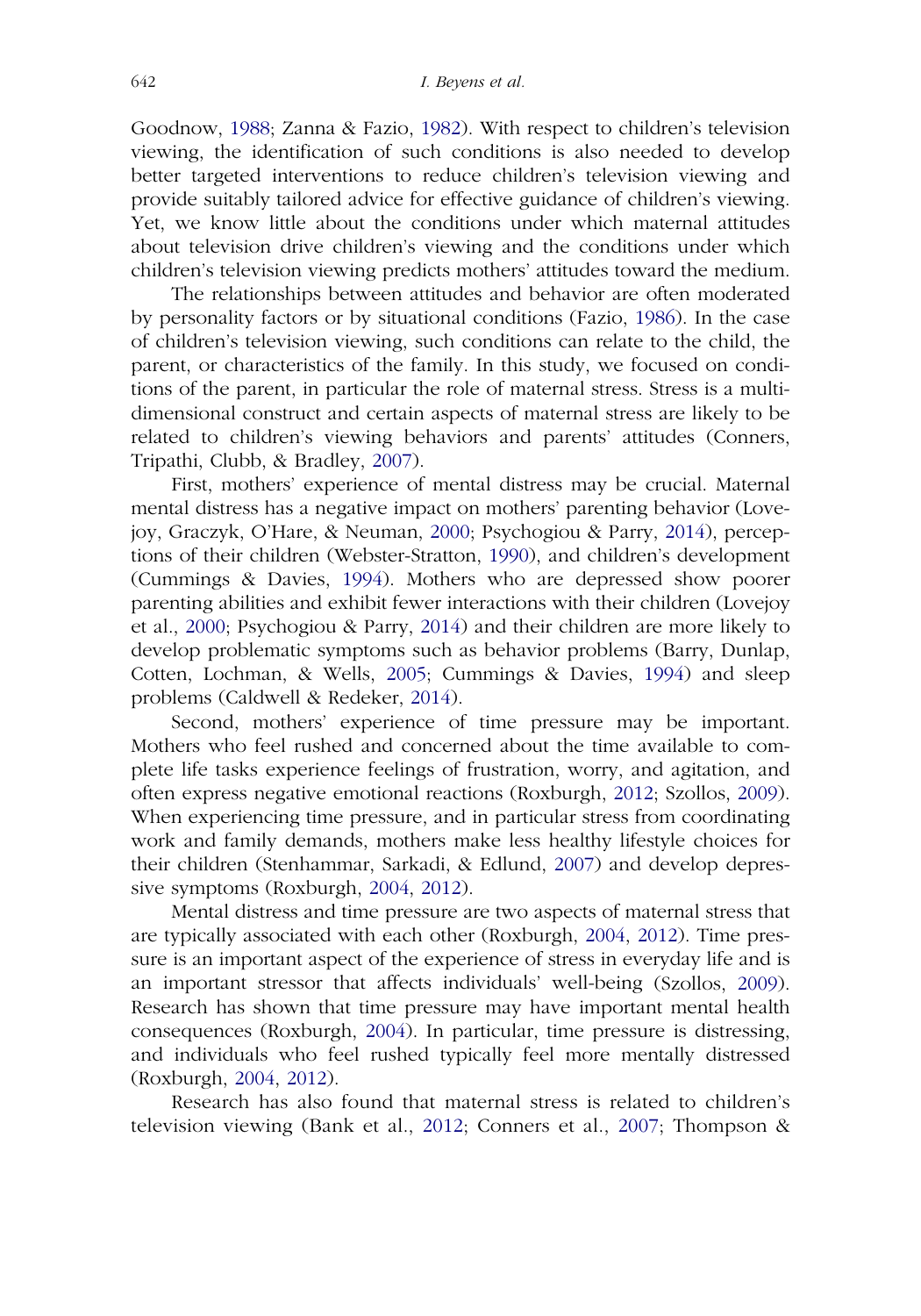Christakis, [2007\)](#page-27-8). For example, maternal depression is related to higher levels of personal viewing as well as children's viewing (Bank et al., [2012;](#page-23-3) Beyens & Eggermont, [in press;](#page-24-6) Conners et al., [2007](#page-25-7); Thompson & Christakis, [2007](#page-27-8)). Recently, Beyens and Eggermont ([in press](#page-24-6)) found that maternal depression and time pressure from coordinating the demands of parenting and long working hours are related to increased television viewing among children. Feeling depressed, mothers may use television for their children so that they can attend to their personal needs or compensate for their lack of energy or motivation for interacting with their children (Potts & Sanchez, [1994](#page-26-5)). Mothers who experience time pressure and feel rushed and concerned about the time available may use television to occupy their children so that household chores can be accomplished (Beyens & Eggermont, [in](#page-24-6) [press\)](#page-24-6).

Both sources of stress may alter the relationship between parents' attitudes toward television and children's actual television viewing. In particular, the reciprocal patterns between mothers' attitudes and children's television viewing may vary according to mothers' level of stress. First, the possibility that parental attitudes toward television predict children's television viewing may be strongest among mothers without significant stress. As long as mothers do not experience mental distress or time pressure, children will watch more television if their mothers hold positive attitudes toward the medium (Cohen et al., [1981;](#page-24-1) Vandewater, Park, et al., [2005](#page-28-0); Warren, [2001](#page-28-2)). In line with expectancy value theories (e.g., theory of reasoned action; Ajzen & Fishbein, [1980\)](#page-23-4), among mothers without significant mental distress or time pressure the relationship between mothers' attitudes and children's television viewing may be more of a reasoned path, characterized by deliberate decision making (Gerrard, Gibbons, Stock, Lune, & Cleveland, [2005\)](#page-25-9).

However, for mothers who experience significant mental distress or time pressure, the social reaction path (Gerrard et al., [2005](#page-25-9)) may be more relevant. According to this perspective, the circumstances in which one finds herself facilitates behavior rather than perceptions about the behavior itself. As a result, mothers' mental distress or time pressure may facilitate children's television viewing, rather than their attitudes toward television. Under conditions of maternal stress, mothers' decision making around children's television use may be less deliberate and less influenced by their attitudes but more responsive to the needs of their stressed feelings. According to earlier research results using the same data set that is analyzed here (Beyens & Eggermont, [in press](#page-24-6)), children watch more television because their mothers' mood is depressed and because their mothers feel rushed for time, but not as much because their mothers hold positive attitudes toward television. Because children's television viewing may be more a marker of mothers' stress than of mothers' attitudes toward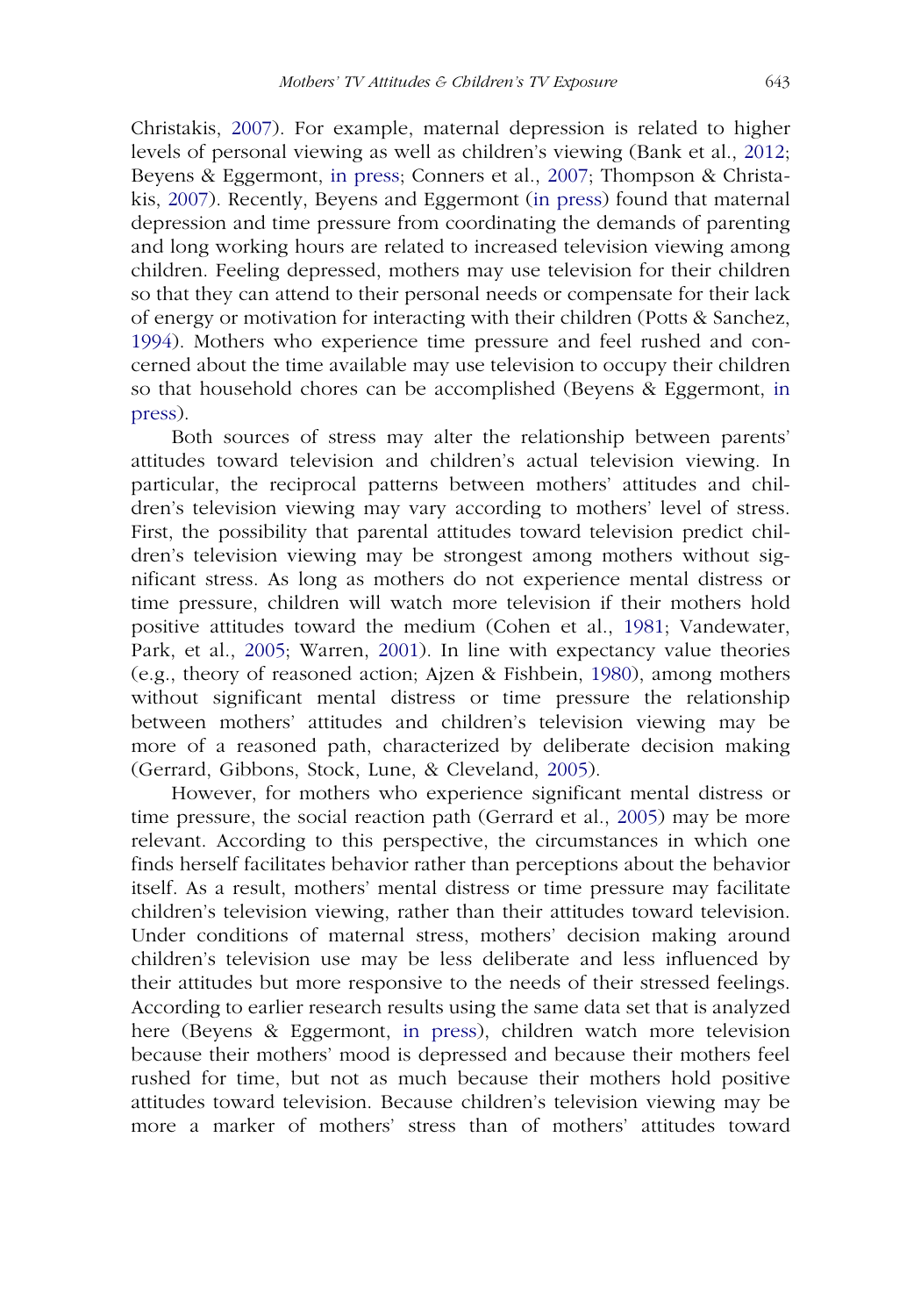television (Beyens & Eggermont, [in press\)](#page-24-6), it is likely that children do watch large amounts of television even though their mothers have negative attitudes toward the medium, precisely because mothers are stressed. That is, maternal stress may outweigh mothers' attitudes.

Thus, it is likely that the role of mothers' attitudes toward television as a predictor of children's television viewing will be more pronounced among mothers without stress. Therefore, we predicted that mothers' attitudes toward television would predict children's subsequent viewing more strongly among non-stressed mothers than among stressed mothers (Hypothesis 3).

Second, the possibility that young children's television viewing predicts mothers' attitudes toward television may be strongest for stressed mothers. Mothers who experience mental distress or time pressure may see television more as a personally useful tool compared to mothers without significant mental distress or time pressure (Potts & Sanchez, [1994](#page-26-5)), for instance, because they regularly use television to occupy or entertain their children (Conners et al., [2007\)](#page-25-7). Mothers who are stressed may express more positive feelings toward children's television viewing because their children's television viewing allows themselves to refrain from interactions with their children or because stressed mothers believe that their children's television viewing is beneficial for their children (Conners et al., [2007](#page-25-7); Lovejoy et al., [2000;](#page-26-3) Potts & Sanchez, [1994\)](#page-26-5). Therefore, mothers who experience mental distress or time pressure may form their attitudes about television in line with these benefits. Children's television viewing may thus play an important role in the formation of stressed mothers' attitudes toward television.

Furthermore, many mothers who are stressed also have negative perceptions of themselves and feel guilty because they are unable to meet the demands of their various roles, including their role as a mother (Rossiter, Fowler, McMahon, & Kowalenko, [2012\)](#page-27-9). The fact that children's television viewing may be associated with feelings of guilt among mothers (Rideout & Hamel, [2006\)](#page-27-2), may, thus, be especially salient among mothers with mental distress or time pressure. In line with the predictions of cognitive dissonance theory (Festinger, [1957](#page-25-1)), these feelings of guilt create cognitive dissonance, which is likely to be followed by attempts to reduce the dissonance and establish consistency between behaviors and attitudes. As such, the need to reduce feelings of guilt about imperfect parenting and relying on television for children might be driving the consistency between children's viewing and mothers' attitudes, especially for stressed mothers.

Less stressed mothers may view television as less beneficial for their children than stressed mothers, for instance, because these mothers use television less often to replace interactions with their children (Conners et al., [2007;](#page-25-7) Lovejoy et al., [2000](#page-26-3)). Mothers without significant mental distress or time pressure may form their attitudes about television not so much in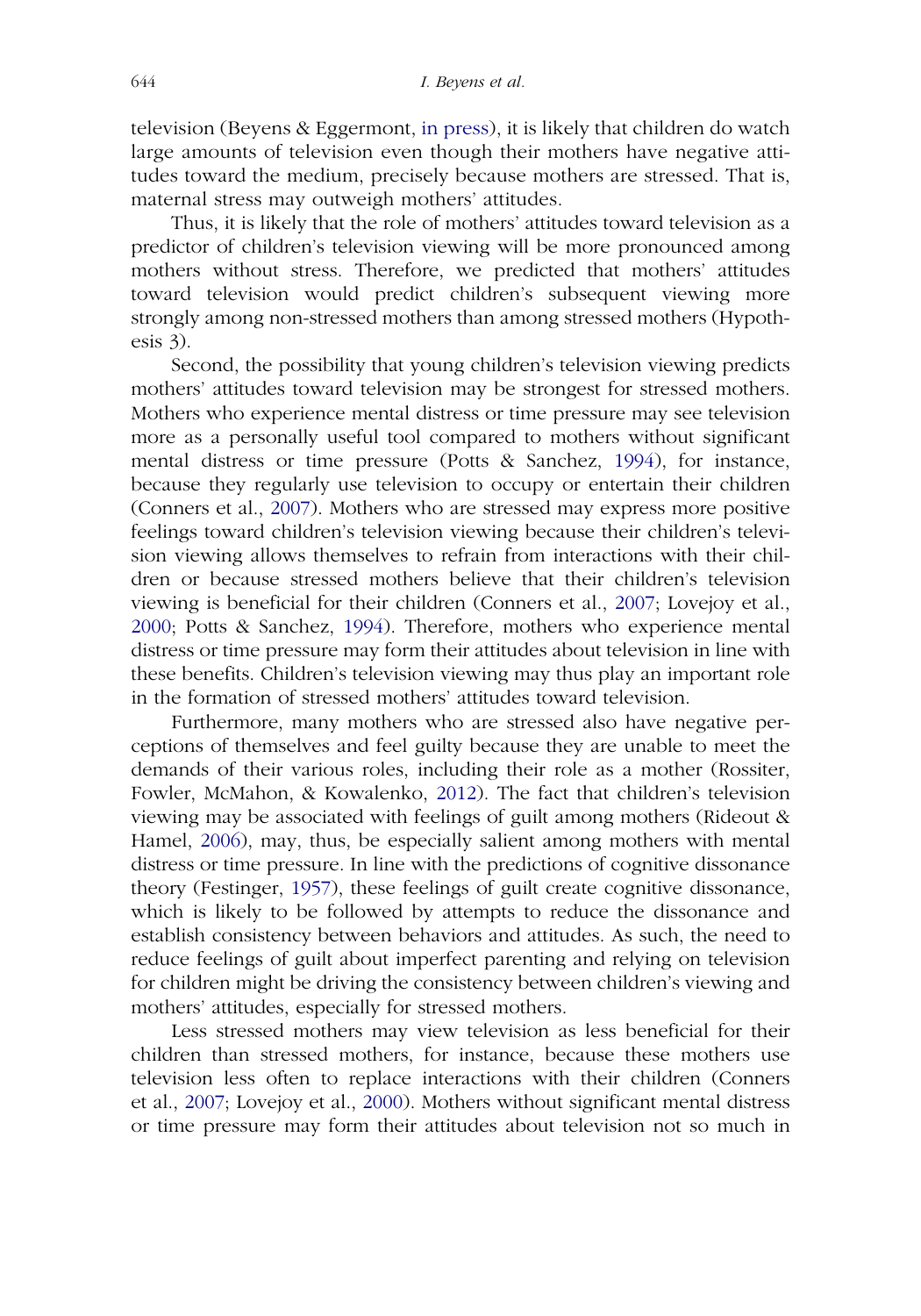response to children's television viewing. That is, children's television viewing may predict mothers' attitudes toward television to a more limited extent among mothers without significant stress.

Based on this evidence, it is likely that the role of children's television viewing as a predictor of mothers' attitudes toward television will be more pronounced among mothers with stress. Therefore, we predicted that young children's television viewing would predict mothers' attitudes toward television more strongly among stressed mothers than among non-stressed mothers and that there would be more consistency between children's television viewing and mothers' attitudes among stressed mothers than among non-stressed mothers (Hypothesis 4).

#### **METHOD**

#### Participants and Procedure

A two-wave panel study with a one-year interval was conducted among mothers ( $N = 508$ ) of children aged 6 months to 6 years old ( $M = 32.03$ ) months old,  $SD = 19.58$ ; 45.3% boys and 54.7% girls). Data were collected using a two-step sampling method. First, public and private daycare centers and preschools in different regions in Belgium were randomly selected and asked to participate. Second, participants were recruited from the 47 daycare centers and preschools that agreed to participate. After the daycare administrators and school principals granted the investigators permission, research assistants visited the centers and schools and distributed questionnaire packages including a questionnaire, an informational letter, and a consent form. Mothers were guaranteed that participation in the study was voluntary, anonymous, and confidential and were invited to complete the questionnaire at home. Mothers returned their completed questionnaires in sealed envelopes to their daycare center or kindergarten, where the questionnaires were collected by research assistants. Mothers provided consent to participate by completing and signing consent forms. Participants were offered a chance to win a raffle (gift vouchers).

Follow-up surveys were administered after one year. Mothers who had provided their e-mail address were sent an online survey and two reminders if the survey was not yet completed (total design method; Dillman, [1978\)](#page-25-10). Mothers who had not provided an e-mail address were sent a paper questionnaire and a stamped return envelope at their home address. A total of 1,144 mothers completed the first questionnaire and 508 of them also completed the follow-up questionnaire (44.41%). Most of the mothers who did not complete the follow-up questionnaire were lost to follow-up due to relocation or inability to be located and due to disinterest in continued participation. The response rate at Wave 2 was similar to other longitudinal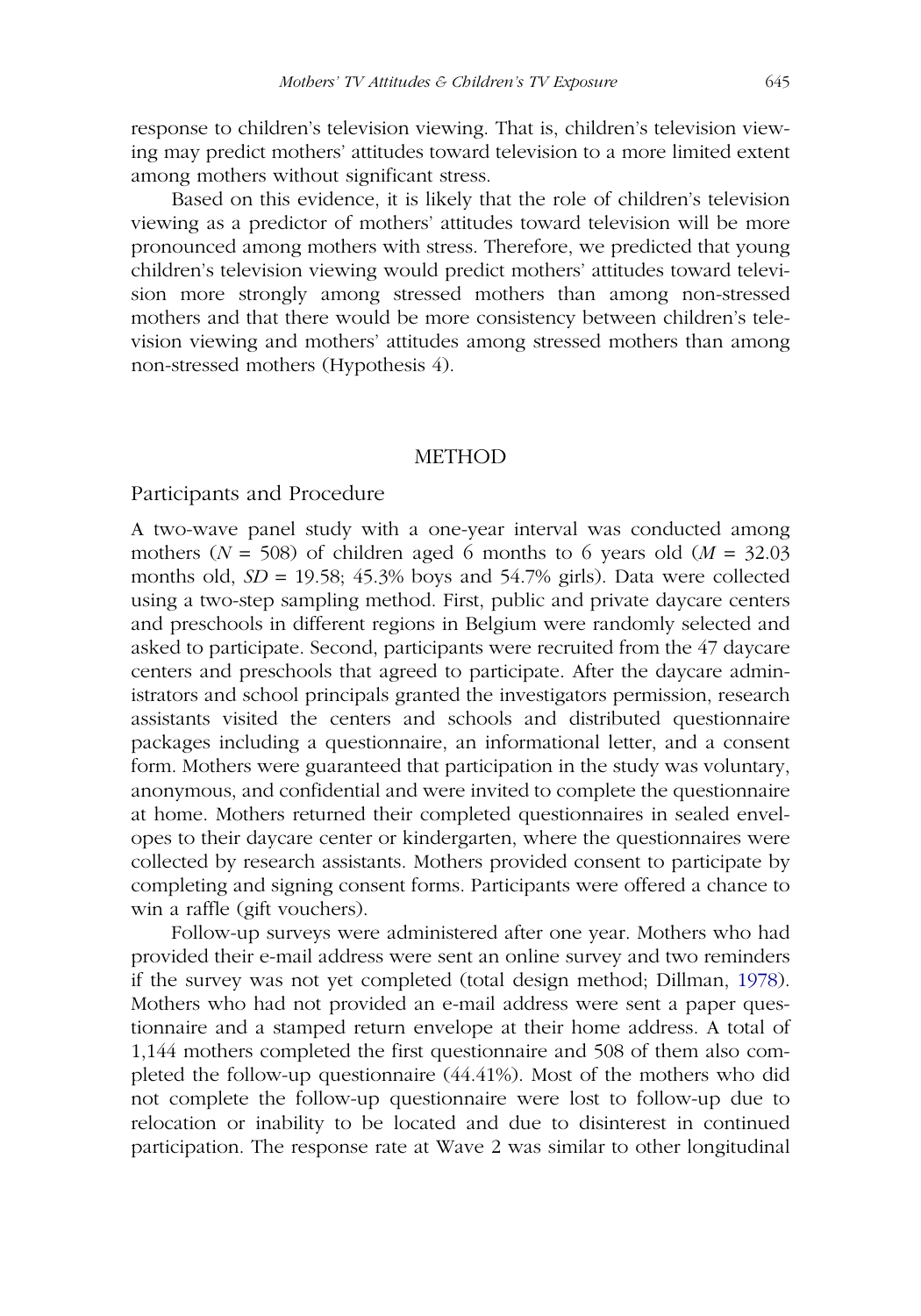studies with one-year intervals involving children (e.g., Atkin, Corder, & van Sluijs, [2013](#page-23-5); Opree, Buijzen, van Reijmersdal, & Valkenburg, [2014](#page-26-6)).

Mothers predominantly identified themselves as Caucasian (98.88%), which is representative of the Belgian society (Child and Family, [2012\)](#page-24-7). The majority of mothers had graduate degrees (47.5%) or college graduate degrees (31.1%), one fifth held high school degrees (20.1%), 0.8% held elementary school degrees, and 0.4% had no degree.

A multivariate analysis of variance (MANOVA) using Pillai's Trace revealed significant differences at Time 1 between respondents and nonrespondents of Time 2 ( $V=$  .052,  $F(6, 723) = 6.59$ ,  $p < .001$ ,  $\eta_p^2 =$ .05). Tests of between-subjects effects indicated that the children of mothers participating in only the first wave watched more television  $(M = 8.34, SD = 6.16)$  than the children of mothers who participated in both waves (*M* = 7.30, *SD* = 5.77),  $F(1, 728) = 7.33$ ,  $p = .007$ ,  $\eta_p^2 = .01$ . In addition, the mothers participating in both waves were more highly educated  $(M = 4.15, SD = .73)$  than mothers participating in only the first wave  $(M = 3.81, SD = .85)$ ,  $F(1, 728) = 36.25, p < .001, \eta_p^2 = .05$ , as were the mothers' partners (only first wave:  $M = 3.65$ ,  $SD = .95$ ; both waves:  $M = 3.84$ ,  $\overline{SD} = .87$ ),  $F(1, 728) = 6.52$ ,  $p = .011$ ,  $\eta_p^2 = .01$ . No further significant differences were found.

#### Main Measures

Children's Television Viewing Time. Mothers reported when their child watches television on an average weekday, an average Wednesday, and an average weekend day. Three timelines were presented ranging from 6 a.m. until 5 a.m. the next day, each representing the weekday (Timeline 1), Wednesday (Timeline 2), and weekend day (Timeline 3). Wednesday was singled out because children do not attend preschool on Wednesday afternoons in Belgium, which typically creates extra opportunities to watch television. Each hour on the timeline was divided into four checkboxes, each representing 15 minutes. Mothers marked a checkbox if their child was watching television during the corresponding 15 minutes. Television viewing time was calculated by summing all of the marked checkboxes per timeline. To convert these estimates into hours, the total sum was divided by four. Weekly television viewing time in hours was calculated by multiplying the weekday viewing hours by four and adding the result to the number of hours reported for Wednesday and the weekend day times two ([weekday hours  $\times$  4] + [Wednesday hours] + [weekend day hours  $\times$  2]). This procedure has been applied successfully in prior television research (e.g., Van den Bulck, [2006](#page-27-10); Van den Bulck & Hofman, [2009](#page-28-6)).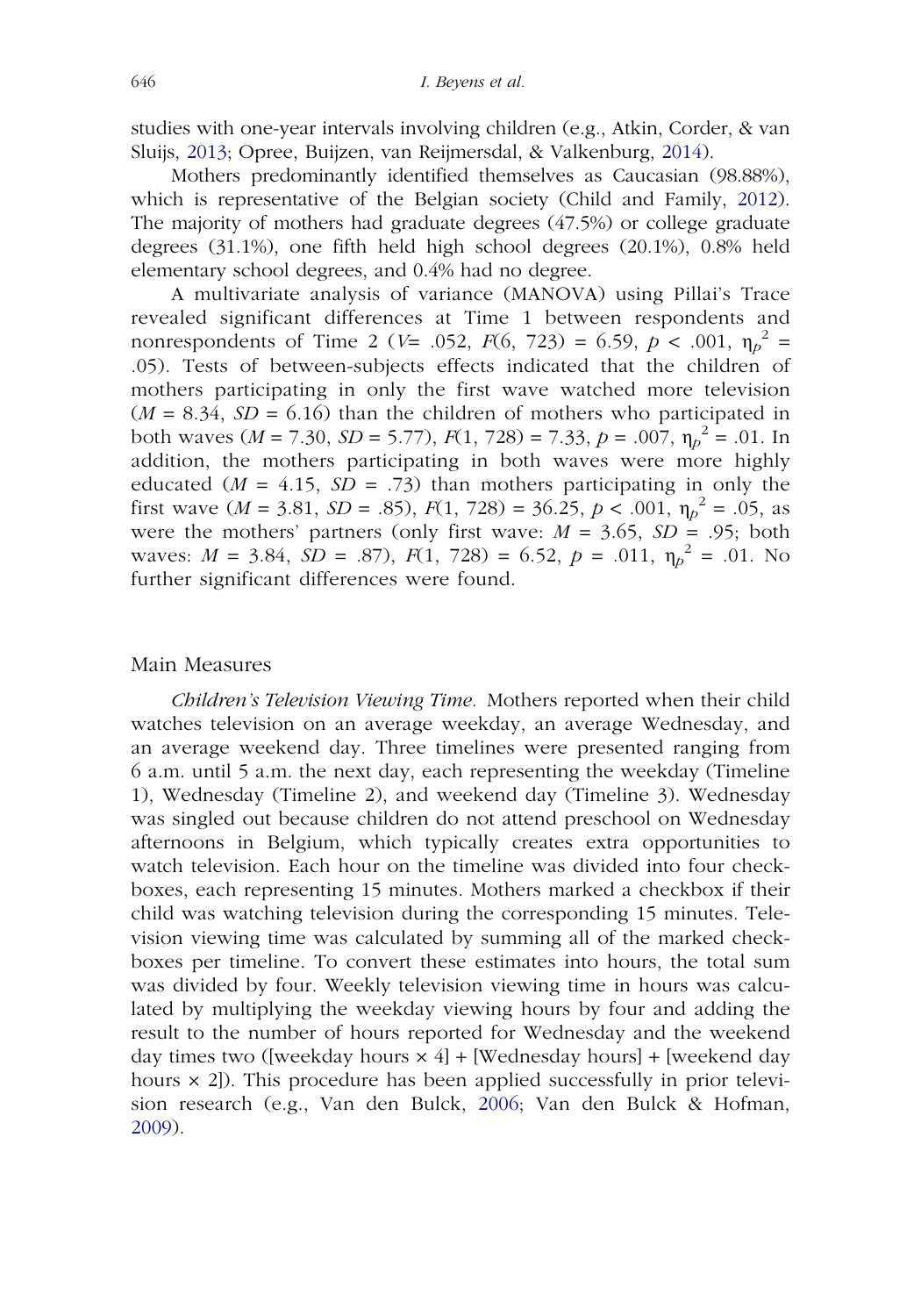Mothers' Attitudes Toward Television. Following previous measures of parental attitudes toward television (Rideout & Hamel, [2006](#page-27-2); Vandewater, Park, et al. [2005;](#page-28-0) Vandewater, Rideout, et al., [2007](#page-28-7)), mothers indicated whether television mostly helps children's learning, using three items (i.e., "Watching television is beneficial for children's development," "Watching television helps children's learning," and "Watching television teaches children new things"). Response options ranged from *strongly disagree* (1) to strongly agree (5; Time 1 Cronbach's  $\alpha = .77$ ,  $M = 3.13$ ,  $SD = .56$ ; Time 2 Cronbach's  $\alpha$  = .81,  $M$  = 3.26,  $SD$  = .60). Higher scores reflect more positive attitudes toward television.

#### Moderator Variables

Mothers' Mental Distress. The Mental Health Inventory (MHI-5; Berwick et al., [1991](#page-24-8)), a scale employed in previous research on maternal mental health and children's television viewing (Thompson & Christakis, [2007\)](#page-27-8), was used to measure whether mothers had mental distress. Mothers indicated on a 6-point scale ranging from (almost) none of the time (1) to (almost) all of the time (6) how much of the time during the past month they "had been a very nervous person" (reverse coded), "felt calm and peaceful," "felt downhearted and blue" (reverse coded), "felt so down in the dumps that nothing could cheer them up" (reverse coded), and "had been a happy person." Responses were summed so that higher scores indicate better mental health (Cronbach's  $\alpha = .84$ ,  $M = 22.68$ ,  $SD = 3.60$ ). Prior research has identified a score of 21 as a cutoff point for having mental distress (Rumpf, Meyer, Hapke, & John, [2001](#page-27-11)). Mothers with scores of 21 or lower were identified as having mental distress; mothers with scores of 22 and higher were identified as not having mental distress.

Mothers' Time Pressure. We used Roxburgh's ([2004\)](#page-27-7) time pressure scale. Mothers indicated their agreement with ten items, including "I often feel rushed to do the things that I have to do," "I feel that too much is expected of me," and "I often feel pressed for time," using a five-point scale ranging from totally disagree (1) to totally agree (5). Responses were averaged into an overall time pressure score (Cronbach's  $\alpha$  = .88, *M* = 3.37, *SD* = .69). Higher scores indicate higher time pressure. We divided the sample into a group of mothers with low time pressure and a group of mothers with high time pressure by means of a median split.

## Control Variables

Based on previous research on young children's television exposure (Bickham et al., [2003;](#page-24-9) Certain & Kahn, [2002\)](#page-24-10), the children's age, the mothers' education level as well as their partners' education level (ranging from no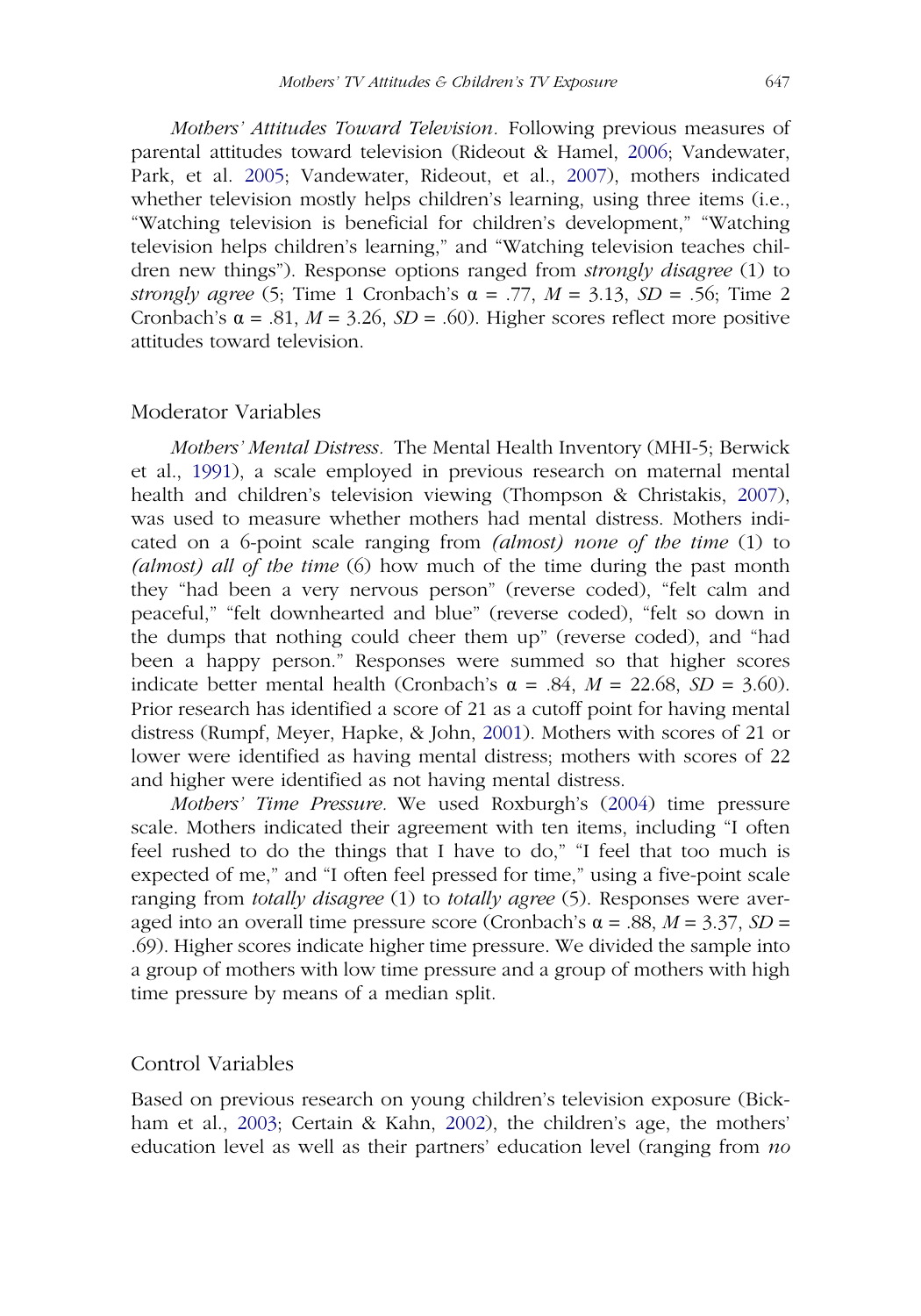degree [1] to graduate degree [5]), and the mothers' television viewing at baseline and at follow-up were included as control variables in the models. We measured mothers' television viewing time by using the same procedure as for children's television viewing time (i.e., using timelines).

#### Analysis

The hypothesized relationships were investigated using Amos (Arbuckle, [2010\)](#page-23-6). We conducted two-wave cross-lagged analyses (Little, Bovaird, & Slegers, [2006\)](#page-26-7) to investigate the predicted reciprocal relationships between mothers' television attitudes and children's television exposure. To investigate the predicted conditional probability of the relationships, we conducted two-wave multigroup cross-lagged analyses (Little et al., [2006\)](#page-26-7). Two multigroup models were tested: the first multigroup model compared two groups based on mothers' level of mental distress, comparing mothers with mental distress and mothers without mental distress; the second multigroup model compared two groups based on mothers' level of time pressure, comparing mothers experiencing high time pressure and mothers experiencing low time pressure.

The analysis procedure of the multigroup analyses involved two steps. First, we investigated the measurement model by testing a configural model and by testing the metric invariance across mothers with mental distress and mothers without mental distress, as well as the metric invariance across mothers with low time pressure and mothers with high time pressure, by comparing each configural model with the corresponding metric invariance model (Little, [2013\)](#page-26-8). In order to control for common method variance and for the impact of potential third variables, we allowed error terms of corresponding indicators and outcomes measured at the same time point to be correlated (Kline, [2011](#page-26-9); Little, [2013\)](#page-26-8).

Second, multigroup cross-lagged models were tested, constraining the paths from attitudes to subsequent television exposure to be equal across the two mental distress groups and across the two time pressure groups, and by constraining the paths from television exposure to subsequent attitudes to be equal across the two mental distress groups and across the two time pressure groups (Little, [2013](#page-26-8)). Chi-square difference tests were computed to investigate differences in model fit between models with constrained and unconstrained paths (Kline, [2011\)](#page-26-9). All models controlled for the children's age, the mothers' education level and their partners' education level at baseline, and the mothers' television viewing at all time points.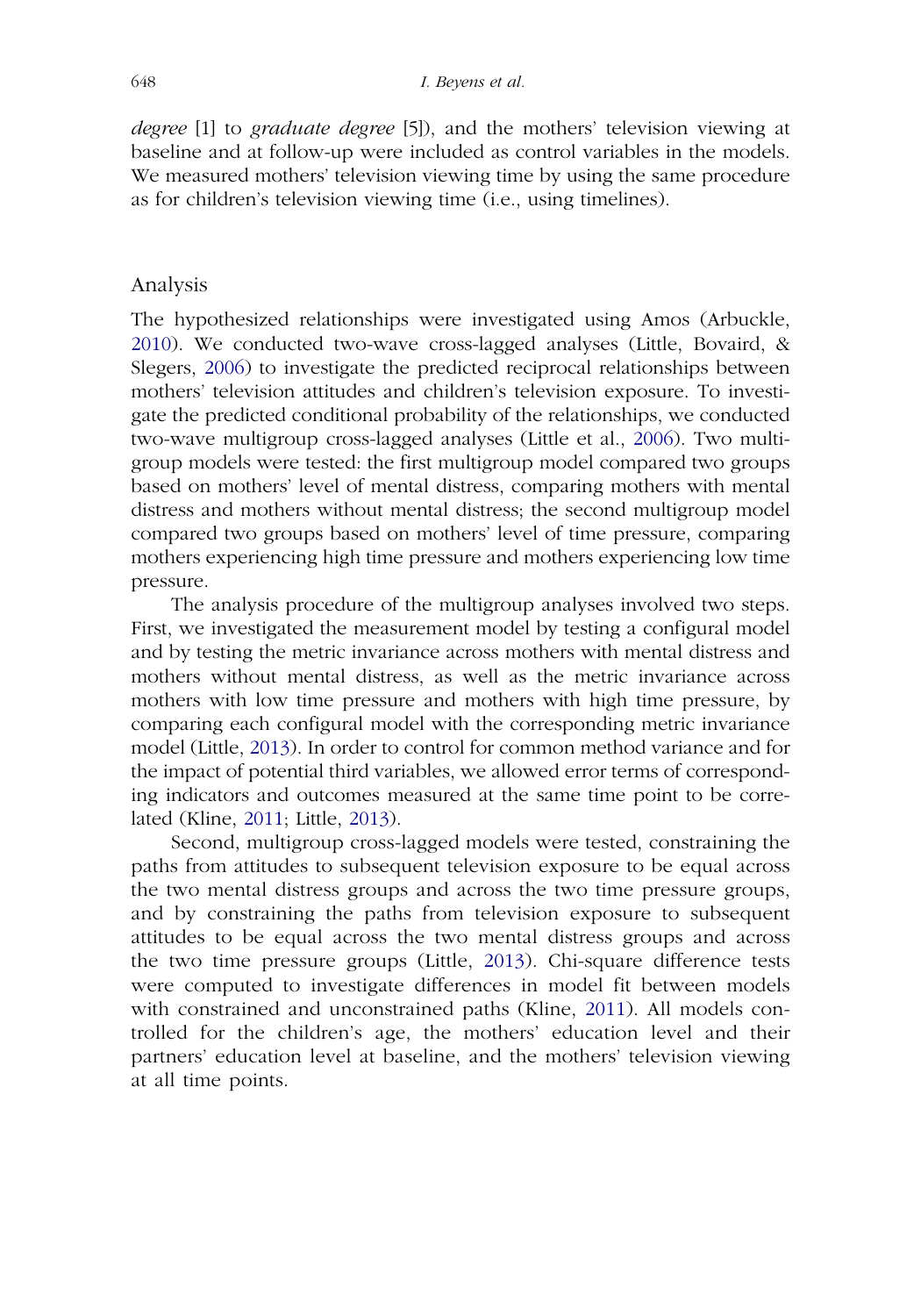#### RESULTS

The children watched television about 7.5 hours a week on average  $(M =$ 7.41,  $SD = 5.79$ ) at baseline and about 8 hours and 20 minutes on average one year later ( $M = 8.36$ ,  $SD = 6.87$ ). At baseline, one in four mothers believed that watching television mostly helps children's learning (26.3%). One year later, one in three mothers believed that children's television exposure mostly helps children's learning (34%). One in three mothers were identified as having mental distress (33.9%) and 46% of the mothers were identified as having high time pressure. Mothers' mental health was strongly correlated with mothers' level of time pressure (mental health T1 and time pressure T1:  $r = -.47$ ,  $p = .00$ ; mental health T1 and time pressure T2:  $r = -0.31$ ,  $p = 0.01$ ; mental health T2 and time pressure T1:  $r = -0.33$ ,  $p = 0.01$ ; mental health T2 and time pressure T2:  $r = -.47$ ,  $p = .01$ ).

Zero-order correlations between all relevant variables included in the models are presented in [Table 1](#page-13-0) for mothers with mental distress and mothers without mental distress and in [Table 2](#page-14-0) for mothers with high time pressure and mothers with low time pressure.

### Testing the Hypothesized Reciprocal Relationship

Hypothesis 1. The hypothesized cross-lagged model for the relationship between children's television viewing and mothers' television attitudes yielded a good fit ( $\chi^2(39) = 69.01$ ,  $\chi^2/df = 1.77$ ,  $p = .00$ , CFI = .97, RMSEA = .05, GFI = .97). Hypothesis 1 predicted that mothers' attitudes toward television would predict children's subsequent television viewing. Yet, the analyses showed that mothers' attitudes did not predict children's subsequent television viewing ( $\beta$  = .08,  $B$  = 1.04,  $SE$  = .76,  $p$  = .17). Thus, no support was found for Hypothesis  $1<sup>1</sup>$  $1<sup>1</sup>$ 

Hypothesis 2. Hypothesis 2 predicted that children's television viewing would predict mothers' attitudes toward the medium. However, the findings showed that children's television viewing did not predict mothers' attitudes toward television (β = –.06, B = –0.01, SE = 0.01, p = .32). Hence, Hypothesis [2](#page-23-8) was not supported. $<sup>2</sup>$  This suggests that the relationship between mothers'</sup> attitudes and children's television viewing may be conditional. This assumption was tested in the multigroup cross-lagged panel models.

#### Testing the Hypothesized Conditional Probability

The multigroup configural invariance model with mental distress as the moderator yielded a good fit ( $\chi^2(78) = 105.47$ ,  $\chi^2/df = 1.35$ ,  $p = .02$ , CFI = .98, RMSEA = .04, GFI = .95), as well did the metric invariance model  $(\chi^2(82))$  $= 107.49, \chi^2/df = 1.31, p = .03, CFI = .98, RMSEA = .04, GFI = .95)$ . The data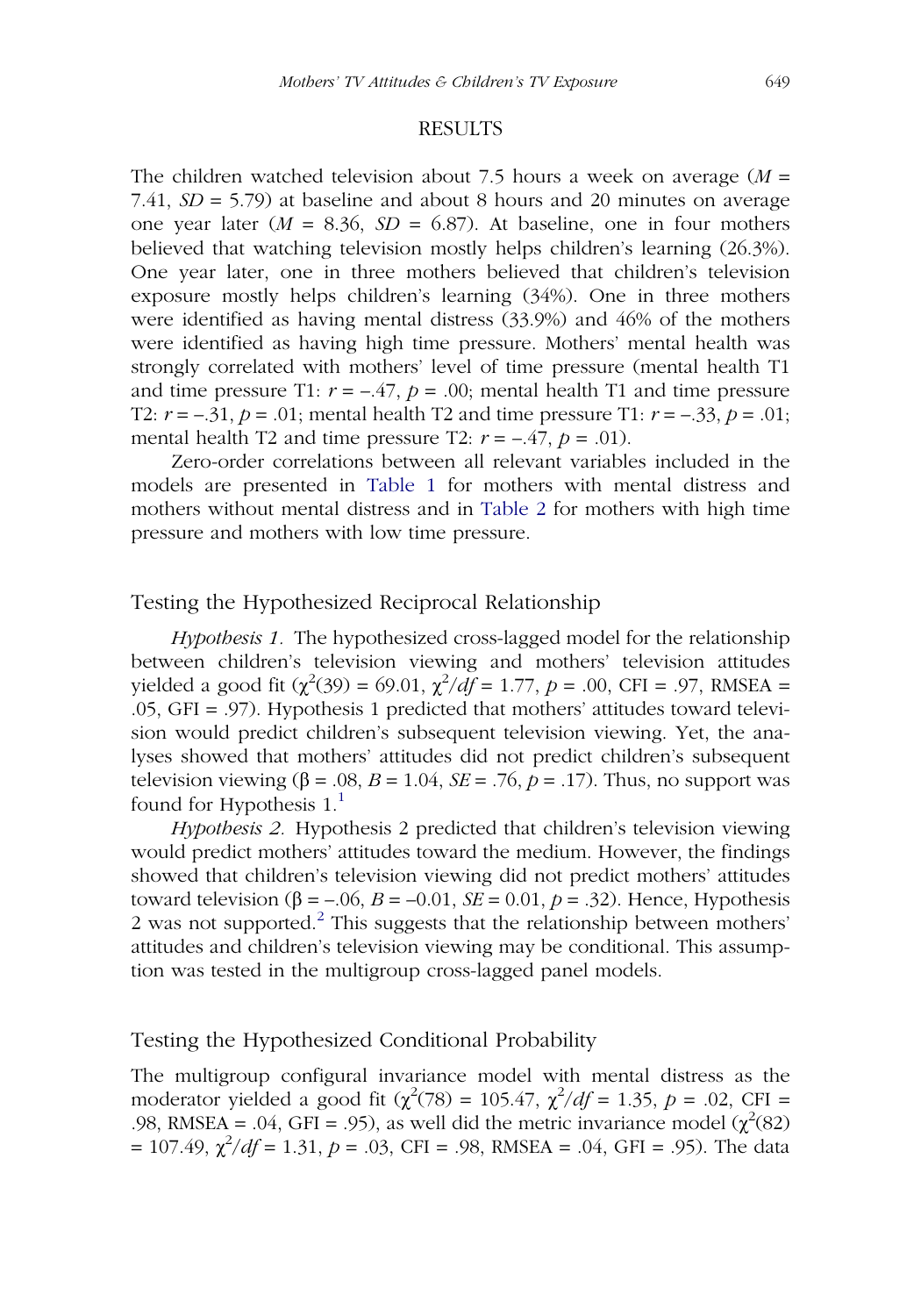<span id="page-13-0"></span>

| TABLE 1 Zero-Order Correlations, Means, and Standard Deviations for Mothers With Mental Distress and Mothers Without Mental Distress |                                                 |                                                  |                                        |                                        |                            |                            |                             |                                      |                                      |
|--------------------------------------------------------------------------------------------------------------------------------------|-------------------------------------------------|--------------------------------------------------|----------------------------------------|----------------------------------------|----------------------------|----------------------------|-----------------------------|--------------------------------------|--------------------------------------|
| Mothers with<br>distress<br>mental<br>mental distress<br>Mothers<br>without                                                          | elevision T1<br>Mothers'<br>attitudes<br>toward | television T2<br>Mothers'<br>attitudes<br>toward | viewing T1<br>Children's<br>television | viewing T2<br>Children's<br>television | Children's<br>age T1       | education<br>Mothers'<br>Ë | education<br>Partners'<br>Ë | viewing T1<br>television<br>Mothers' | viewing T2<br>television<br>Mothers' |
| Mothers' attitudes toward                                                                                                            | I                                               | .58***                                           | $.12***$                               | $16*$                                  | $-0.0$                     | $-0.4$                     | Ξi                          | 80                                   | $13*$                                |
| television T1<br>Mothers' attitudes toward                                                                                           | $60***$                                         | I                                                | $\widetilde{\mathrm{S}}$               | $\overline{10}$                        | $-0.5$                     | $\odot$                    | $-0.02$                     | $\odot$                              | $\widetilde{\mathrm{O}}$             |
| television T2<br>Children's television                                                                                               | $14*$                                           | $\overline{12}$                                  | I                                      | $47***$                                | 35***                      | $-33***$                   | - 35***                     | $42***$                              | $-30***$                             |
| viewing T1<br>Children's television                                                                                                  | $.26***$                                        | $.24**$                                          | 59***                                  | I                                      | $.24***$                   | $-28***$                   | $-29***$                    | $.31***$                             | .45***                               |
| viewing T2<br>Children's age T1                                                                                                      | $\infty$                                        | $\widetilde{\phantom{a}}$                        | $33***$                                | $.28***$                               | I                          | $-13**$                    | $-15***$                    | $-0.00$                              | $\mathcal{L}^{\circ}$                |
|                                                                                                                                      | $-0.4$                                          | $\odot$                                          | $-.31***$                              | $-18*$                                 | $-13**$                    |                            | $51***$                     | $-.33***$                            |                                      |
| Mothers' education T1<br>Partners' education T1                                                                                      |                                                 | $-05$                                            | $-.34***$                              | $-.32***$                              | $-18***$                   | $-46***$                   | $\overline{\phantom{a}}$    | $-22***$                             | $-37***$<br>-.23***                  |
| Mothers' television viewing<br>T1                                                                                                    | $\infty$                                        | $\overline{0}$                                   | 45**                                   | $.27***$                               | $\odot$                    | $-28***$                   | $-17**$                     | I                                    | $-56***$                             |
| Mothers' television viewing<br>$\Xi$                                                                                                 | $19*$                                           | $\odot$                                          | $.34***$                               | $50***$                                | $\widetilde{\mathcal{L}}$  | $-.34***$                  | $-.25**$                    | $52***$                              | $\overline{\phantom{a}}$             |
| S                                                                                                                                    | 3.15/3.11<br>56/53                              | 3.26/3.21<br>.62/0.56                            | 5.54/6.13<br>6.94/7.95                 | 8.13/9.78<br>5.08/9.70                 | 31.59/33.53<br>19.48/20.04 | 4.17/4.11<br>.72/ .72      | 3.84/3.84<br>.86 / .88      | 13.45/14.11<br>7.68/7.68             | 14.14/14.98<br>7.04/8.31             |
| <i>Note</i> . * <i>p</i> < .05. ** <i>p</i> < .01. *** <i>p</i> < .001                                                               |                                                 |                                                  |                                        |                                        |                            |                            |                             |                                      |                                      |

650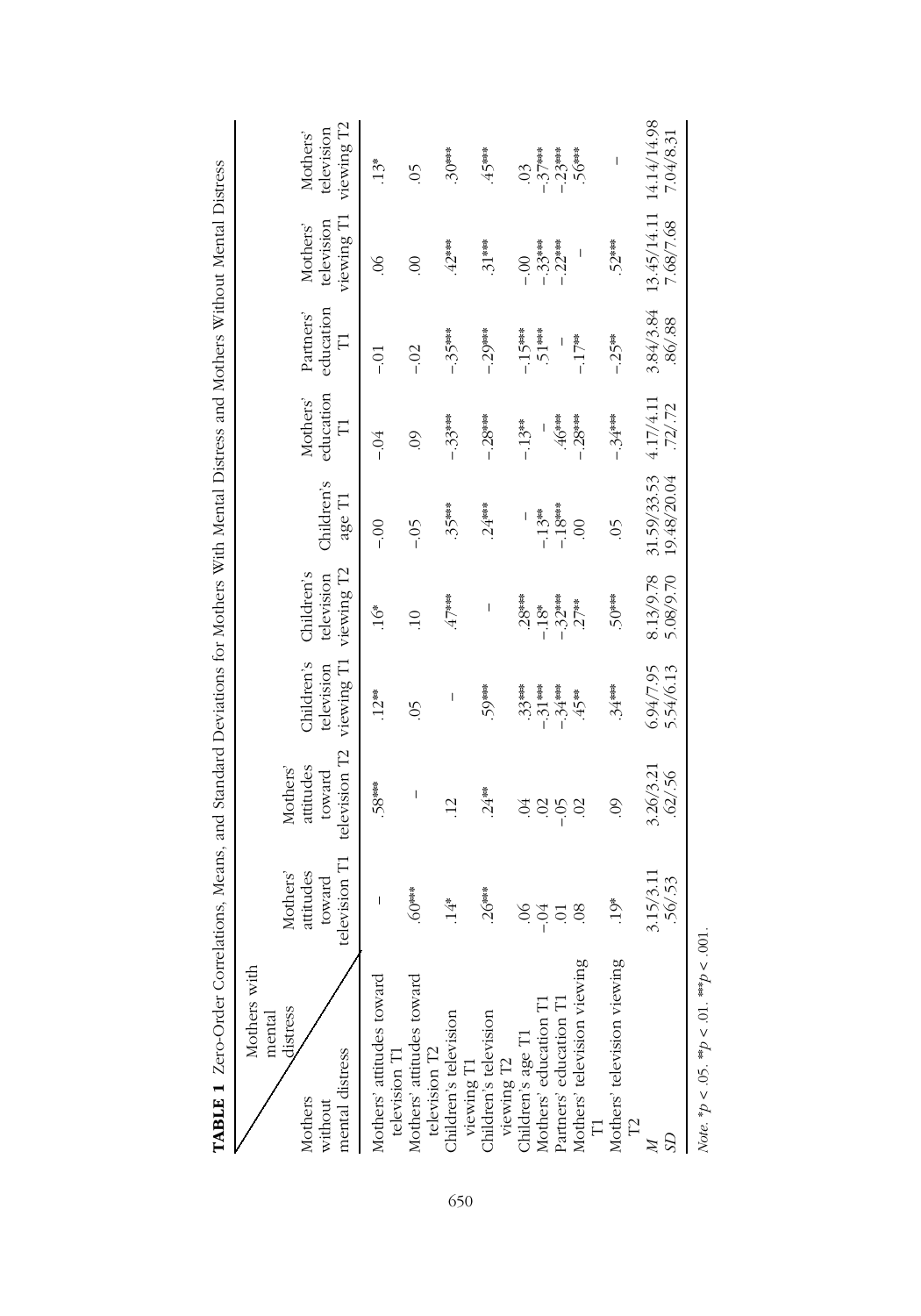<span id="page-14-0"></span>

| TABLE 2 Zero-Order Correlations, Means, and Standard Deviations for Mothers With High Time Pressure and Mothers With Low Time Pressure |                                                 |                                                  |                                        |                                        |                            |                       |                                               |                                      |                                      |
|----------------------------------------------------------------------------------------------------------------------------------------|-------------------------------------------------|--------------------------------------------------|----------------------------------------|----------------------------------------|----------------------------|-----------------------|-----------------------------------------------|--------------------------------------|--------------------------------------|
| Mothers with<br>high time<br>stress<br>time stress<br>with low<br>Mothers                                                              | elevision T1<br>Mothers'<br>attitudes<br>toward | television T2<br>attitudes<br>Mothers'<br>toward | viewing T1<br>Children's<br>television | viewing T2<br>Children's<br>television | Children's<br>age T1       | education<br>Mothers' | education<br>Partners'<br>$\overline{\Gamma}$ | viewing T1<br>television<br>Mothers' | viewing T2<br>television<br>Mothers' |
| Mothers' attitudes toward                                                                                                              | I                                               | $60***$                                          | 80                                     | $-06$                                  | $-06$                      | $-0.9$                | $\frac{1}{1}$                                 | $\exists$                            | $\overline{6}$                       |
| Mothers' attitudes toward<br>television T1<br>television T2                                                                            | $57***$                                         | I                                                | $-0.5$                                 | $\cdot$ 13                             | $-0.0$                     | $-0.2$                | $rac{5}{1}$                                   | $\overline{\mathcal{S}}$             | $\overline{0}$                       |
| Children's television                                                                                                                  | $16**$                                          | $\Xi$                                            | I                                      | .45***                                 | $41***$                    | $-24***$              | $-23***$                                      | $.21**$                              | $31**$                               |
| Children's television<br>viewing T1                                                                                                    | $.25**$                                         | $\odot$                                          | $-48***$                               | I                                      | $.34***$                   | $-12$                 | $-.27***$                                     | $26**$                               | $42***$                              |
| viewing T2<br>Children's age T1<br>Mothers' education T1                                                                               | $\widetilde{\phantom{a}}$                       | $-0$                                             | $.29***$                               | $21*$                                  | I                          | $-11*$                | $-0.8$                                        | $-0.1$                               | $\widetilde{\mathrm{O}}$             |
|                                                                                                                                        | Ξ.                                              | $16*$                                            | $-.38***$                              | $-36***$                               | $-14**$                    |                       | ***8+                                         | $-28***$                             | $-43***$                             |
| Partners' education T1                                                                                                                 | $-.02$                                          | $-0.4$                                           | $-42***$                               | $-28$ **                               | $-20$                      | 54***                 | I                                             | $-13*$                               | $-19*$                               |
| Mothers' television viewing<br>$\overline{\Gamma}$                                                                                     | $\widetilde{\Theta}$                            | $-05$                                            | $52***$                                | $37***$                                | $-.02$                     | - 39***               | $-28***$                                      | I                                    | .59***                               |
| Mothers' television viewing<br>$\Gamma$                                                                                                | $18*$                                           | $\lesssim$                                       | $.29***$                               | $50***$                                | $\overline{C}$             | - 32***               | $-28$ **                                      | $.52***$                             | I                                    |
|                                                                                                                                        | 3.12/3.16<br>55/55                              | 3.25/3.22<br>.60/0.61                            | 7.36/7.28<br>6.15/5.39                 | 8.89/8.52<br>8.09/5.21                 | 19.23/20.46<br>32.09/32.75 | 4.12/4.18<br>71/75    | 3.87/3.80<br>.85/0.90                         | 13.84/13.36<br>7.47/7.77             | 14.81/13.94<br>7.34/7.58             |
|                                                                                                                                        |                                                 |                                                  |                                        |                                        |                            |                       |                                               |                                      |                                      |

Note. \* $p < 0.05$ . \*\* $p < 0.1$ . \*\* $p < 0.01$ .

Note. \* $p < .05$ . \*\* $p < .01$ . \*\*\* $p < .001$ .

651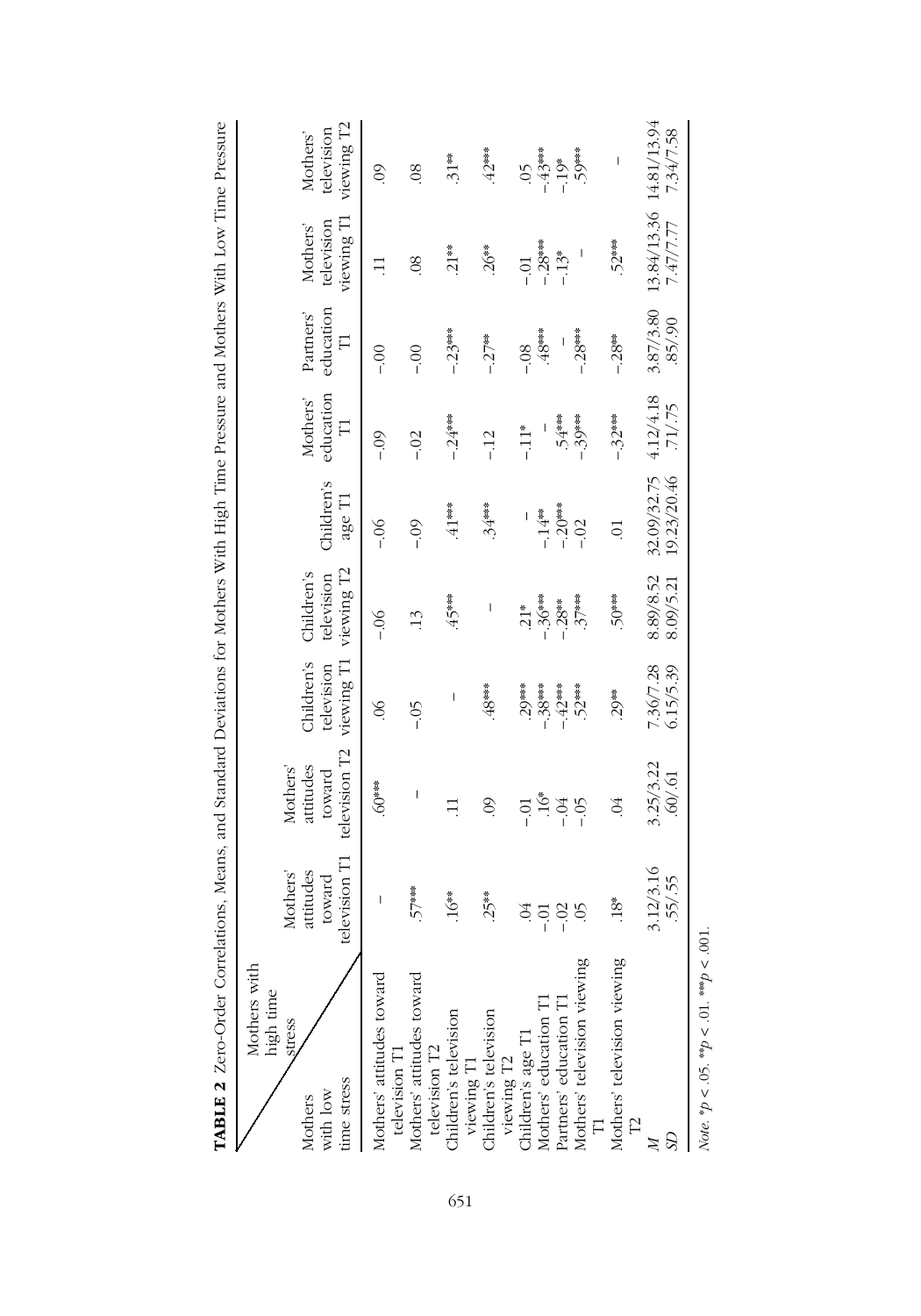supported full metric invariance across groups, as the difference between the configural and metric invariance models was not significant  $(\Delta \chi^2(4) = 2.02, p$ = .73). The observed cross-lagged model for mothers without mental distress and with mental distress is shown in [Figure 1](#page-15-0).

Both the multigroup configural invariance model ( $\chi^2(78) = 109.09$ ,  $\chi^2/df$  $= 1.400, p = .01, CFI = .97, RMSEA = .04, GFI = .95)$ , and the metric invariance model with time pressure as the moderator yielded a good fit  $(\chi^2(82) =$ 112.86,  $\chi^2/df = 1.38$ ,  $p = .01$ , CFI = .97, RMSEA = .04, GFI = .95). Full metric invariance across groups was supported, according to the lack of significant difference between the configural and metric invariance models  $(\Delta \chi^2(4) =$  $3.77, p = .44$ ). [Figure 2](#page-16-0) shows the observed cross-lagged model for mothers with low time pressure and mothers with high time pressure.

Hypothesis 3. The analyses showed that the path from mothers' attitudes to children's subsequent television viewing did not significantly differ across mental distress groups  $(\Delta \chi^2(1) = .35, p = .55)$ . However, while mothers' attitudes toward television significantly predicted children's television exposure one year later for mothers without mental distress ( $\beta$  = .12,  $B$  = 1.07,  $SE$  = .56,  $p$  = .05), mothers' attitudes toward television did not significantly predict children's television exposure for mothers with mental distress ( $\beta$  = .12,  $B$  = 2.51,  $SE$  = 2.35,  $p$  = .29). When mothers did not experience mental distress, mothers' positive attitudes toward television were associated with more television viewing among children one year later.



<span id="page-15-0"></span>FIGURE 1. Observed two-wave cross-lagged model on the relationship between children's television viewing time and mothers' attitudes toward television for mothers without mental distress and mothers with mental distress. (Note: Path coefficients are presented in standardized form. Ovals represent latent constructs. For clarity of presentation, control variables, observed indicators and error terms are not shown. MD1 = mothers without mental distress; MD2 = mothers with mental distress;  $^{\dagger}p < .10$ .  $^{\dagger}p < .05$ .  $^{\dagger}p < .01$ .  $^{\dagger}p < .001$ ).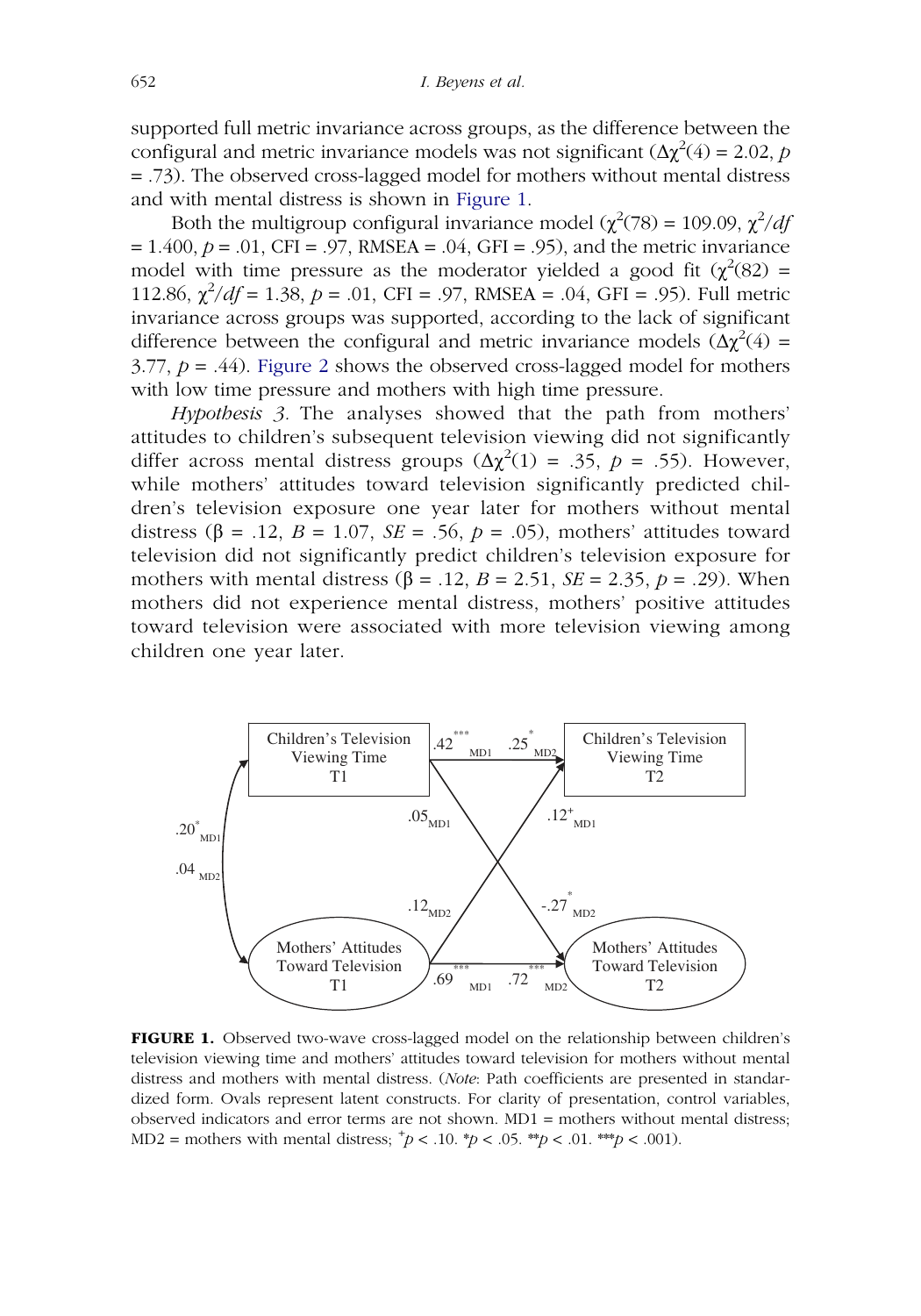

<span id="page-16-0"></span>FIGURE 2. Observed two-wave cross-lagged model on the relationship between children's television viewing time and mothers' attitudes toward television for mothers with low time pressure and mothers with high time pressure. (Note: Path coefficients are presented in standardized form. Ovals represent latent constructs. For clarity of presentation, control variables, observed indicators and error terms are not shown. TP1 = mothers with low time pressure; TP2 = mothers with high time pressure;  $^{\text{+}}p < .10.$  \*p < .05. \*\*p < .01. \*\*\*p < .001).

In addition, the findings showed that the path from mothers' attitudes to children's subsequent television viewing differed significantly across time pressure groups  $(\Delta \chi^2(1) = 6.55, p = .01)$ . The results indicated that mothers' attitudes toward television positively and significantly predicted children's television exposure one year later for mothers experiencing low time pressure ( $\beta$  = .18,  $B = 2.83$ ,  $SE = 1.23$ ,  $p = .02$ ). Thus, the more positive mothers' attitudes toward television were, the more television children watched one year later. However, mothers' attitudes toward television did not predict children's television exposure for mothers experiencing high time pressure  $(\beta = -10, B = -1.04, SE = .84, p = .22)$ . Overall, Hypothesis 3 was supported.<sup>3</sup>

Hypothesis 4. The path from television viewing to subsequent attitudes differed significantly across mental distress groups  $(\Delta \chi^2(1) = 4.10, p = .04)$ . More specifically, the findings showed that for mothers without mental distress, children's television exposure at Time 1 did not predict mothers' attitudes one year later ( $\beta = .05$ ,  $B = .01$ ,  $SE = .01$ ,  $p = .50$ ). However, for mothers with mental distress, children's television exposure negatively and significantly predicted mothers' attitudes toward television one year later ( $\beta$  =  $-.27, B = -.02, SE = .01, p = .04$ . This indicates that the more television children watched, the more negative mothers' attitudes toward television became one year later if mothers experienced mental distress.

Furthermore, the path from television viewing to subsequent attitudes was also significantly different across time pressure groups  $(\Delta \chi^2(1) = 3.88, p$ = .05). The analyses indicated that for mothers experiencing low time pressure, children's television exposure at Time 1 did not predict mothers'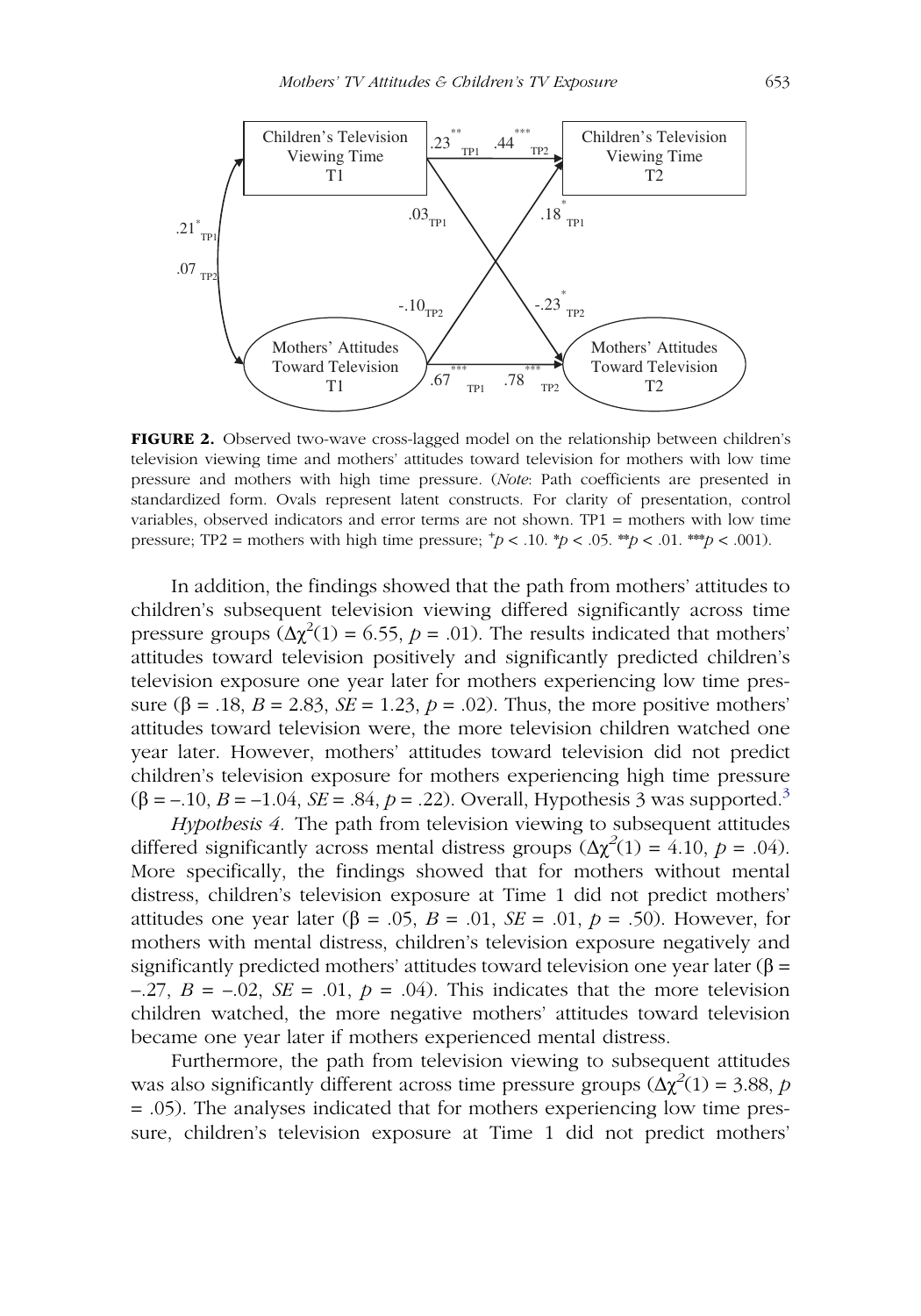attitudes one year later (β = .03, B = .00, SE = .01, p = .75). Yet, for mothers experiencing high time pressure, children's television exposure negatively and significantly predicted mothers' attitudes toward television one year later  $(\beta = -.23, B = -.02, SE = .01, p = .02)$ . Thus, the more television children watched, the more negative mothers' attitudes toward television became.

Hence, as we expected, both mental distress and time pressure moderated the relationship from children's television viewing to mothers' subsequent attitudes, showing that young children's television viewing predicted mothers' attitudes toward television more strongly among stressed mothers than among non-stressed mothers, as we expected (Hypothesis 4). However, while we found that young children's television viewing did not predict mothers' attitudes toward television among non-stressed mothers, we found that children's television viewing negatively predicted mothers' attitudes toward television among stressed mothers, and not positively, as we expected (Hypothesis [4](#page-23-10)). As such, Hypothesis 4 was partially supported.<sup>4</sup>

#### DISCUSSION

Prior research has repeatedly demonstrated that parents' decisions regarding their children's television viewing stem from their attitudes toward the medium (Cohen et al., [1981](#page-24-1); Vandewater, Park, et al., [2005](#page-28-0); Warren, [2001](#page-28-2)). Yet, no studies to date have looked at the possibility of a reciprocal relationship between parents' attitudes toward television and children's television viewing and the conditional probability of the relationship. The findings of this two-wave panel study showed that mothers' attitudes toward television function as a predictor as well as an outcome of young children's television viewing, depending on mothers' level of stress. In this sense, our study adds to the literature stating that the level of consistency between attitudes and behavior depends on other, moderating variables (Kraus, [1995\)](#page-26-2).

First, mothers' attitudes toward television predicted children's television viewing if mothers did not experience significant stress. Thus, for mothers who do not experience stress, the findings are in line with prior research showing that positive attitudes are related to higher television viewing (Cohen et al., [1981;](#page-24-1) Vandewater, Park, et al., [2005;](#page-28-0) Warren, [2001](#page-28-2)). Yet, an important nuance has to be made. Our study shows that stressed mothers' decisions relating to children's television viewing do not stem from their evaluation of television. That is, children's television viewing levels are unrelated to mothers' attitudes about television viewing. Thus, other processes explain why mothers who have significant stress choose television for their children and more research is needed to understand stressed mothers' decisions around children's television viewing. For instance, it is plausible that mothers with stress choose television for their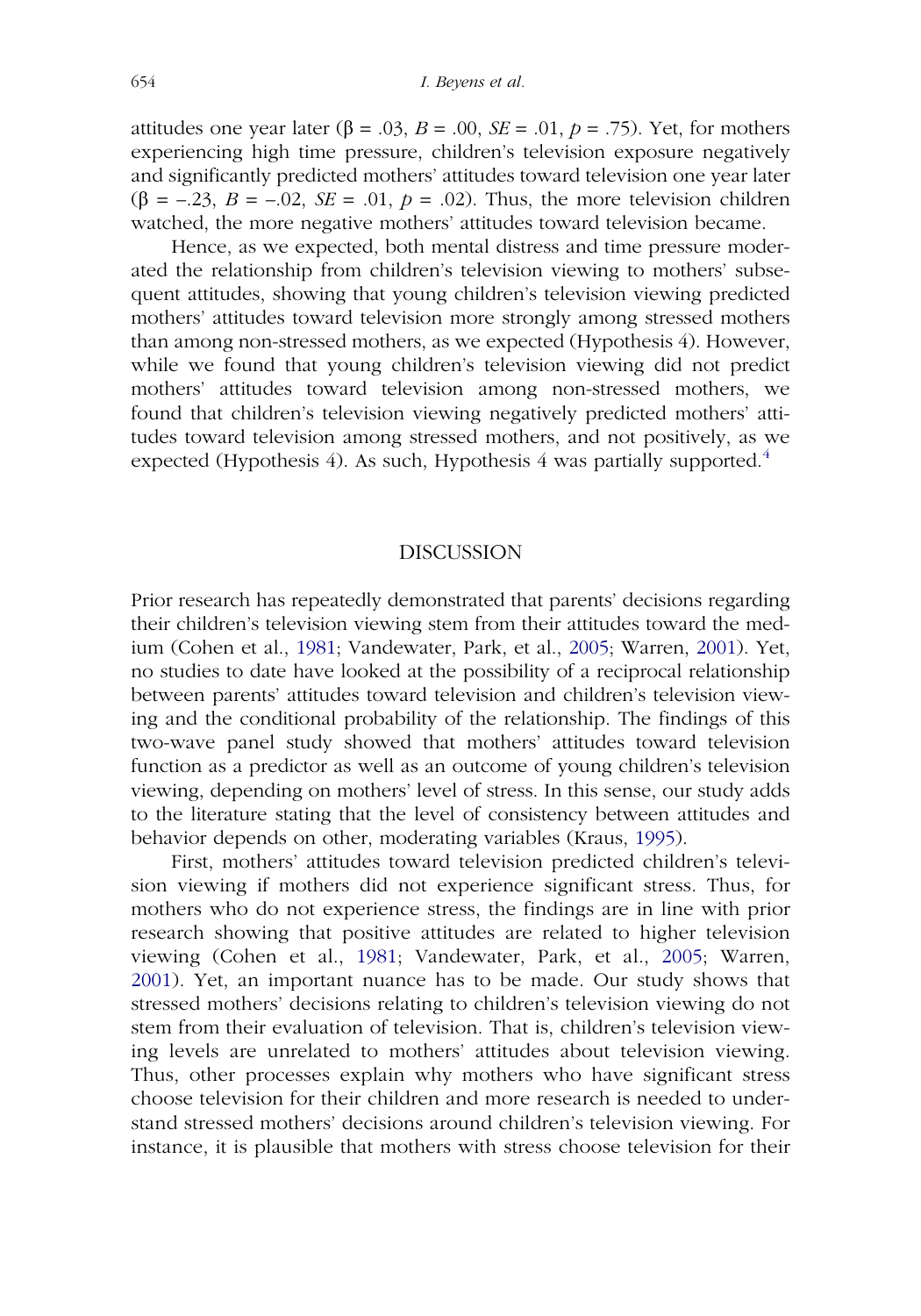children because these mothers lack energy or motivation to involve in mother–child interactions (Potts & Sanchez, [1994;](#page-26-5) Psychogiou & Parry, [2014](#page-26-4)), regardless of their attitudes.

Second, children's television viewing predicted mothers' attitudes toward the medium if mothers experienced significant stress. However, the results do not confirm what we might expect from self-perception theory (Bem, [1972\)](#page-24-3) and cognitive dissonance theory (Festinger, [1957](#page-25-1)). That is, mothers' attitudes about children's television viewing are inconsistent with children's television viewing levels. Contrary to our expectations, young children's television viewing did not predict mothers' subsequent positive attitudes toward television. Instead, the findings showed that young children's television viewing negatively predicted mothers' subsequent attitudes toward television among children whose mothers had significant stress, indicating that these mothers expressed more negative attitudes about their children's television viewing.

Beck's [\(1976](#page-23-11)) cognitive distortion theory provides an explanation for this unexpected inconsistency. According to Beck [\(1976](#page-23-11)), depressed individuals exhibit negative cognitive styles that are characterized by a distortion in thinking and negatively biased perceptions of personal experiences. More generally, stressed or depressed individuals often engage in negative cycles of thinking that perpetuate mental distress and create a general negative view of life (Beck, [2002](#page-24-11); Psychogiou & Parry, [2014](#page-26-4)). The cognitive distortion that is implicated in cognitive theories of depression (Beck, [1976,](#page-23-11) [2002\)](#page-24-11) is also manifest in stressed or depressed parents' perceptions of themselves as parents. That is, stressed or depressed parents tend to hold negatively biased perceptions and negative views of themselves as parents (Goodman, Sewell, Cooley, & Leavitt, [1993](#page-25-11)). Extending this evidence to parents' views about children's television use, it is likely that mothers with significant stress display negatively biased perceptions of children's television use and hold negative attitudes regarding children's television viewing.

In addition, studies have demonstrated that depressed individuals show difficulties in learning from positive events (Conklin, Strunk, & Fazio, [2009](#page-24-12)) and do not fully appreciate positive situations (Shook, Fazio, & Vasey, [2007\)](#page-27-12). It is possible that depressed mothers pay more attention to the negative aspects of children's television viewing than to the positive aspects and overvalue the negative experiences with children's television viewing over the positive experiences (Shook et al., [2007](#page-27-12)). Although mothers are more inclined to observe positive consequences from children's viewing (Evans et al., [2011;](#page-25-3) Rideout & Hamel, [2006](#page-27-2)) and may enjoy positive benefits of children's television viewing, for instance, because it allows them to have some time for themselves (Conners et al., [2007\)](#page-25-7), it is possible that mothers fail to appreciate the potential personal benefits associated with children's viewing (Conklin et al., [2009](#page-24-12)). That is, it is likely that the observation of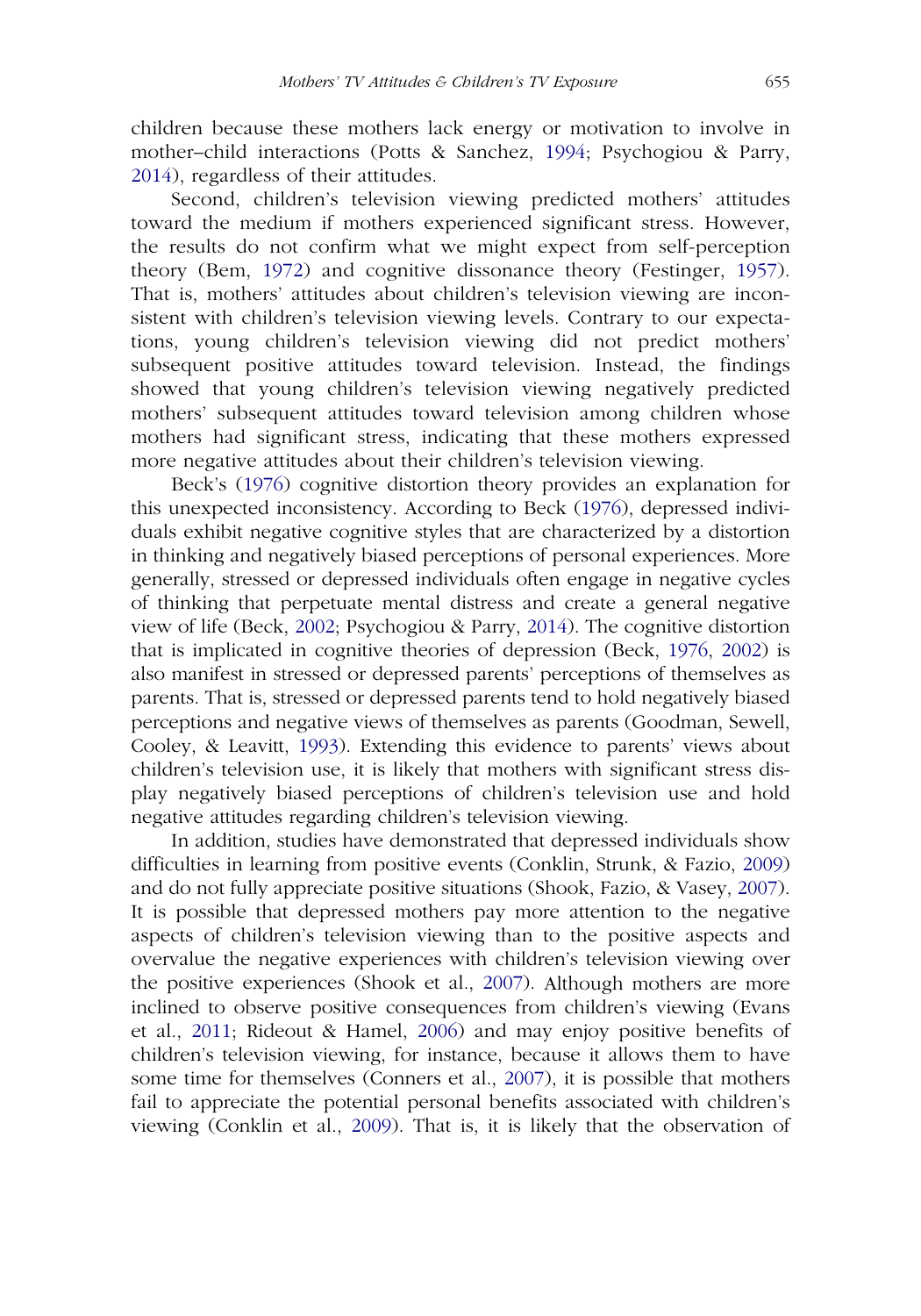negative consequences from children's television viewing could have produced negative attitudes among depressed mothers. In particular, given the one-year interval in this study, it is possible that mothers may have had ample opportunity to consider the potential negative effects of television exposure on their children. As such, one potential explanation for our findings may be that mothers' consideration of the negative effects of television on their children could have produced more of an effect on their attitudes than cognitive dissonance would have produced consistency. Because the current study does not allow us to draw any definite conclusions in this respect, this explanation needs to be explored further in future research.

The role of maternal stress as a moderator of the relationship between mothers' attitudes toward television and children's television viewing was supported for two different indicators of stress (i.e., mental distress and time pressure). Moreover, both sources of stress moderated the relationship between mothers' attitudes toward television and children's television viewing in almost identical ways. However, a comparison of the multigroup model based on mothers' level of mental distress with the multigroup model based on mothers' level of time pressure reveals a remarkable difference concerning the autoregressive path between children's television viewing at Time 1 and children's television viewing at Time 2. While children's television viewing at Time 1 was more strongly associated with children's television viewing at Time 2 among mothers without mental distress compared with mothers with mental distress, children's television viewing at Time 1 was more strongly associated with children's television viewing at Time 2 among mothers who experienced high time pressure compared with mothers who experienced low time pressure. Future research is needed to explore potential explanations for why the two indicators of stress affect the consistency in children's television viewing in different ways.

This study has several implications for our understanding of the role of parents' attitudes about young children's television viewing. The reciprocal and conditional nature of the relationship between mothers' attitudes regarding children's television viewing and children's television viewing provides important perspectives. First, with regard to the conditional nature of the relationship, our study adds to the "when approach" in attitudes research (Zanna & Fazio, [1982](#page-28-4)) by identifying conditions under which the relationships between mothers' attitudes toward television and children's television viewing are more or less likely to occur and extends the research on situational explanations of behavior (Kraus, [1995](#page-26-2)) to research on children's television viewing.

In particular, the findings of our study emphasize the need for a life logistics perspective that looks at the role of parents' life circumstances in shaping children's television viewing (Beyens & Eggermont, [in press](#page-24-6)). Our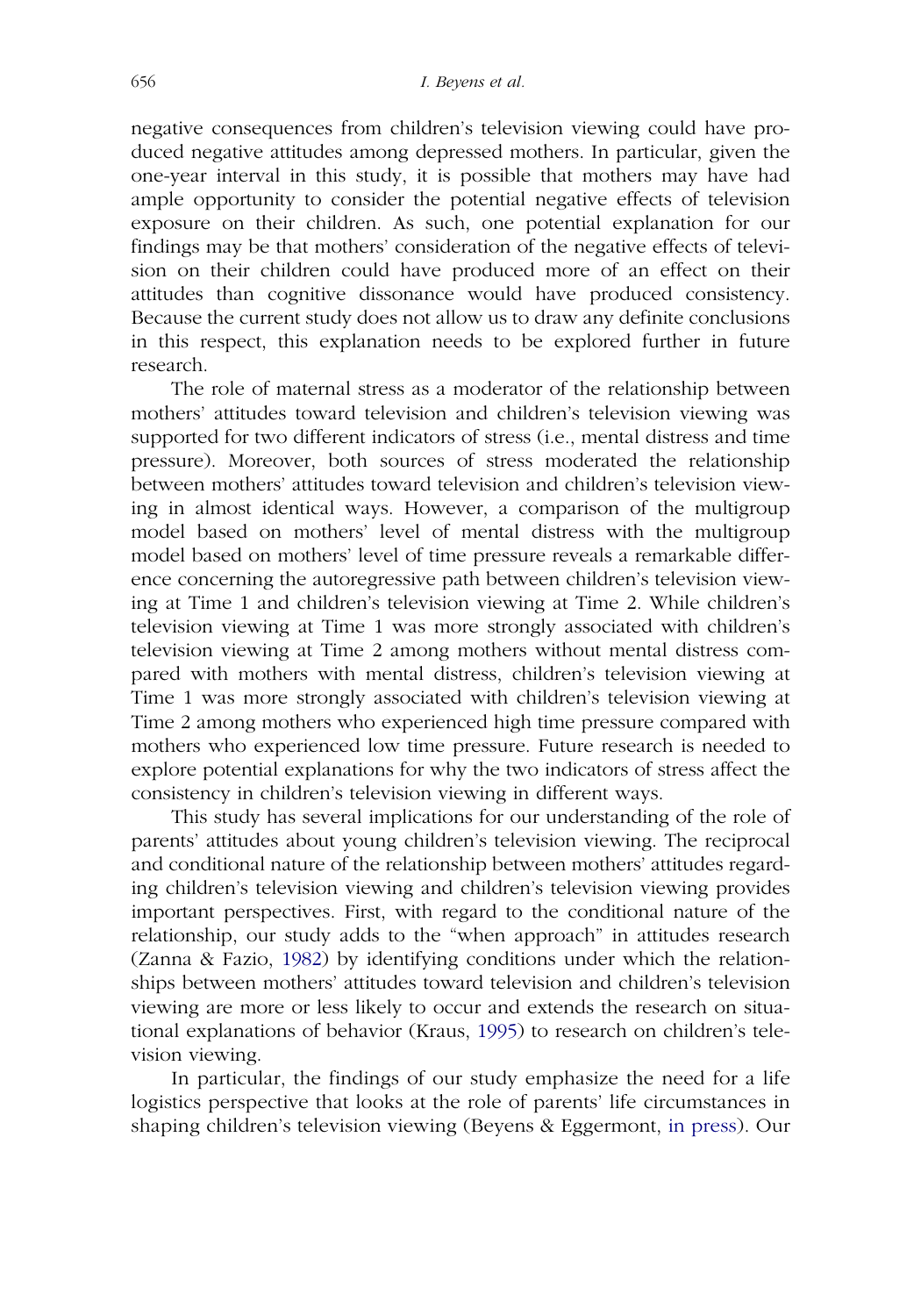study demonstrates that mothers' life circumstances, in particular the level of mental distress and time pressure, moderate the relationship between children's television viewing and mothers' attitude toward the medium. The fundamental role that has been ascribed to parents' attitudes toward television seems to be less relevant under certain life circumstances and conditions.

The conditionality of the impact of mothers' attitudes toward television on children's television viewing and the importance of life logistics in that respect might also apply to parental mediation practices around television. Studies have shown that parents who endorse negative attitudes toward children's television exposure are more likely to use active and restrictive mediation strategies (Nathanson, [2001](#page-26-0); Warren et al., [2002](#page-28-1)). However, Bybee and colleagues [\(1982](#page-24-4)) argued that parents' attitudes toward television do not necessarily predict parental guidance of children's television viewing. Perhaps, mothers who endorse negative attitudes toward television may ultimately be less likely to use active and restrictive mediation strategies for their children if they feel depressed or feel rushed for time.

Second, with regard to the reciprocal nature of the relationship, our study emphasizes the importance of examining processes of reverse socialization in children's television use (Van den Bulck & Van Den Bergh, [2005\)](#page-28-8). For mothers with significant stress a reverse socialization process or child effect (Van den Bulck & Van Den Bergh, [2005](#page-28-8)) may occur in the sense that children's television viewing influences parents' attitudes. This emphasizes that it is crucial to consider both parent and child effects in order to fully understand socialization processes around children's television viewing.

These findings have important implications for intervention studies that aim to reduce children's television viewing. By identifying the conditions under which mothers' attitudes are relevant for children's television viewing, this study increases our understanding about which intervention strategies might be most suitable. The findings provide useful information for the development of targeted interventions for mothers with or without stress. We agree with Thompson and Christakis ([2007\)](#page-27-8) that the social context of children's television viewing, and mothers' stress in particular, deserves more attention in intervention studies and counseling by pediatricians. Our findings highlight the importance of screening for maternal stress to understand how mothers and their children should be addressed. For mothers who face significant stress, targeting mothers' attitudes for change may not be relevant to reduce children's television viewing. Overall, studying the conditions that determine the relationship between mothers' attitudes toward television and children's television viewing seems an effective approach to improve the development of targeted interventions for reducing children's television viewing.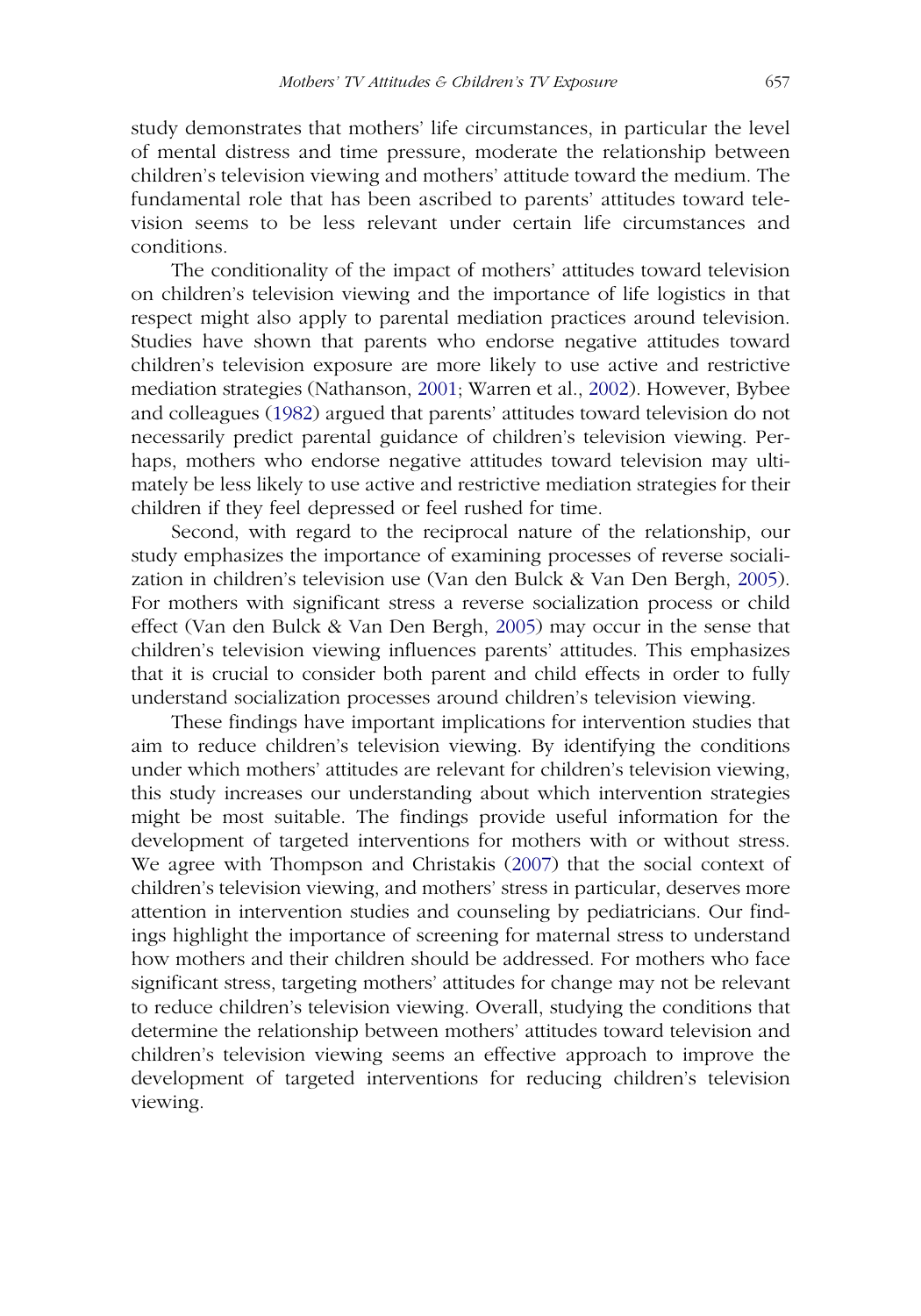Several limitations of this study deserve consideration. First, while the longitudinal design of this study is one of the key strengths, it should be noted that differences existed between follow-up participants and dropouts. More specifically, children of mothers who dropped out in the second wave watched more television. This might have led to an underestimation of the impact of children's television viewing on mothers' attitudes.

Second, our data came from a relatively highly educated and White sample. This may restrict the generalizability of the present findings. For instance, it is unclear how our understanding about the relations between mothers' attitudes and children's television viewing as well as about the moderating role of stress might translate to a sample of lower educated parents. Mothers with different educational backgrounds might experience different types of stress. Studies have found that more highly educated mothers tend to experience more work-related stress and stress due to balancing job demands and family demands, as well as stress due to family demands and stress related to child care than mothers with less education (Mathiesen, Tambs, & Dalgard, [1999](#page-26-10); Sperlich, Arnhold-Kerri, & Geyer, [2011\)](#page-27-13). Sampling parents with less education seems especially challenging, though, because particularly those mothers who were less educated dropped out in the second wave of our study.

Further, the type of stress that mothers experience might also differ according to their ethnicity. For instance, among ethnic minority women depression is often caused by discrimination and acculturation stress (Jackson & Williams, [2006\)](#page-25-12). Moreover, scholars have found ethnic differences in the rate of depressive symptoms that women report, showing, for instance, that White women show lower rates of depressive symptoms than Black women (Jackson & Williams, [2006](#page-25-12); Plant & Sachs-Ericsson, [2004](#page-26-11)). As such, the moderating role of stress that we uncovered in this study might be more pronounced among Black mothers.

Third, the attitudes measure used in our study asked about the educational value of television for children because many mothers strongly believe in the educational value of their children's television viewing (DeLoache et al., [2010](#page-25-4); Evans et al., [2011;](#page-25-3) Rideout, [2014](#page-27-3); Rideout & Hamel, [2006](#page-27-2)). While this method of measuring television attitudes has been validated and extensively used in previous studies (e.g., Rideout & Hamel, [2006;](#page-27-2) Vandewater, Park, et al., [2005](#page-28-0); Vandewater, Rideout, et al., [2007](#page-28-7)), other attitudes toward television exist. For instance, other researchers have asked parents about their attitude toward positive and negative outcomes of television among children (e.g., Austin et al., [1999](#page-23-1)), or about their concerns about the effects of exposure to specific television content (Warren, [2005](#page-28-9)). Also, mothers' attitudes regarding the usefulness of television in parenting could be more predictive of children's television viewing behaviors. Future research should seek to investigate whether these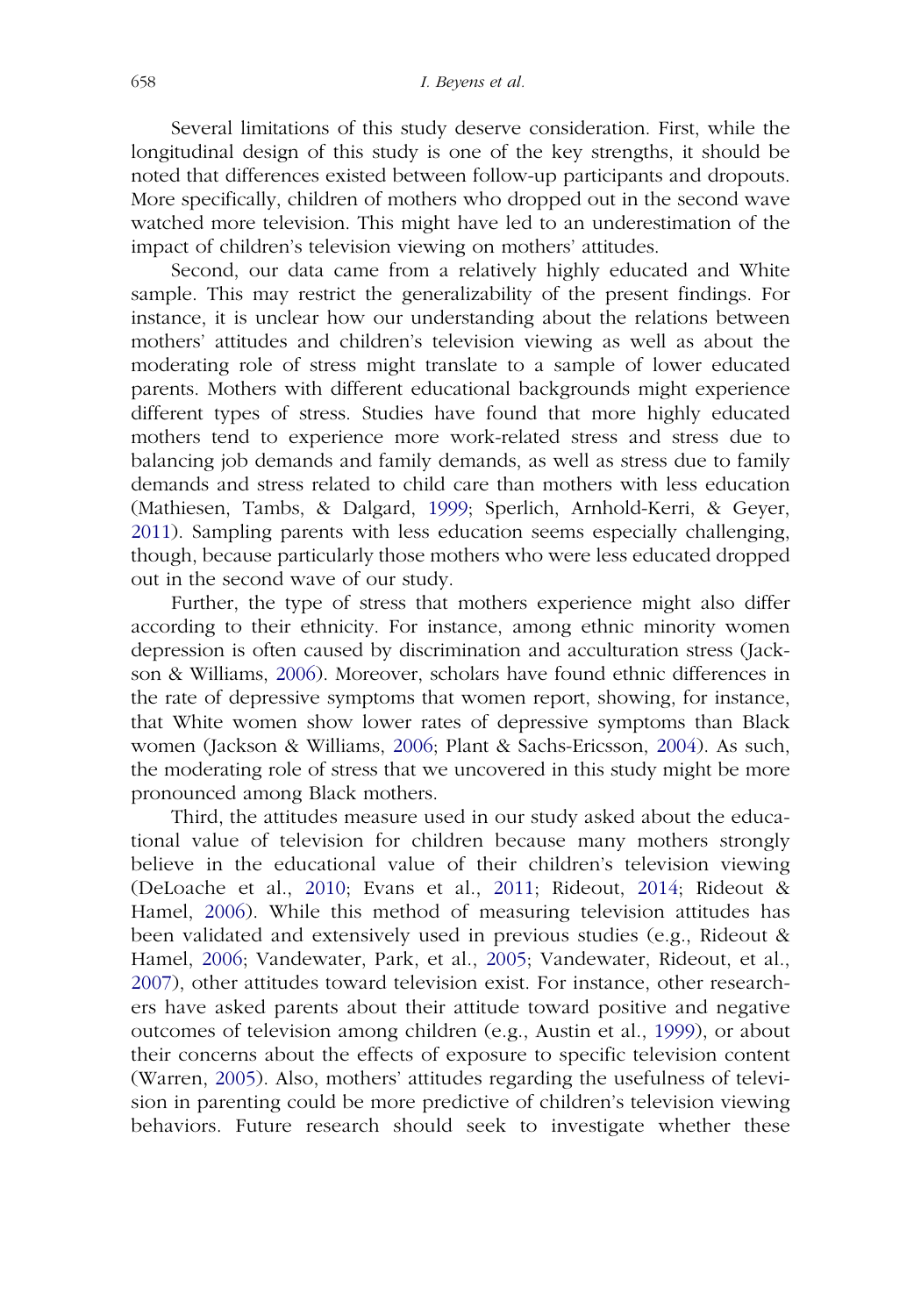dimensions of mothers' television attitudes relate differently to children's television behaviors and would yield different results.

Finally, the prevalence rate of mental distress was rather high in this study. One in three mothers was identified as having depressive symptoms. This is higher than the prevalence rate in the study of Thompson and Christakis ([2007\)](#page-27-8), but comparable to the prevalence rates found in studies of Burdette, Whitaker, Kahn, and Harvey-Berino [\(2003](#page-24-13)) and Giles, Davies, Whitrow, Warin, and Moore [\(2011](#page-25-13)). However, additional frequency analyses showed that most of the mothers that were identified as having mental distress clustered near the 21 cutoff point, with 1 in 10 mothers (10.8%) having a score equal to the cutoff point. Therefore, future research could investigate the relationships and models of our study in samples of more highly distressed mothers to see whether mothers with higher distress scores would display the relationships more clearly.

Replication of our findings is needed. This is particularly important because the relationships that we observed were relatively weak and because only by replicating the relationships that were tested in our study can we alleviate any concerns about false discoveries or false negatives (Koole & Lakens, [2012](#page-26-12); O'Keefe, [2007](#page-26-13); Weber, [2007](#page-28-10)). While some scholars advocate for alpha-level-adjustment in order to control for false discoveries, in particular in the case of multiple tests (e.g., Benjamini & Hochberg, [1995;](#page-24-14) Cribbie, [2007\)](#page-25-14), other scholars have criticized alpha adjustment practices for reducing statistical power (e.g., O'Keefe, [2003\)](#page-26-14), increasing the risk of missing potentially important findings (i.e., false negatives; e.g., Chew, Bradley & Boyko, [2004\)](#page-24-15), and, more broadly, causing undesirable research practices (e.g., O'Keefe, [2003](#page-26-14); Schulz & Grimes, [2005](#page-27-14)). In order to minimize the risk of false discoveries, we followed Jöreskog and Sörbom's advice [\(1993](#page-26-15)) to only investigate the relationships and models that were derived from the literature. In addition, we conducted additional analyses that corrected for multiple testing using the Benjamini–Hochberg procedure to control false discovery rate (Benjamini & Hochberg, [1995\)](#page-24-14).

In conclusion, this study is the first to provide evidence on the reciprocal and conditional nature of the relationship between parents' attitudes regarding children's television viewing and children's television viewing. While prior research has largely rested on the unidimensional assumption that parents' attitudes drive children's television viewing and has failed to consider the possibility of the reciprocity and the conditional probability of the relationship, this two-wave panel study shows that mothers' attitudes toward television and children's television viewing are differently related to each other depending on mothers' level of stress. We recommend that future research examine other conditions that might moderate the relationships between mothers' attitudes toward television and children's television viewing. In addition, we encourage more work to examine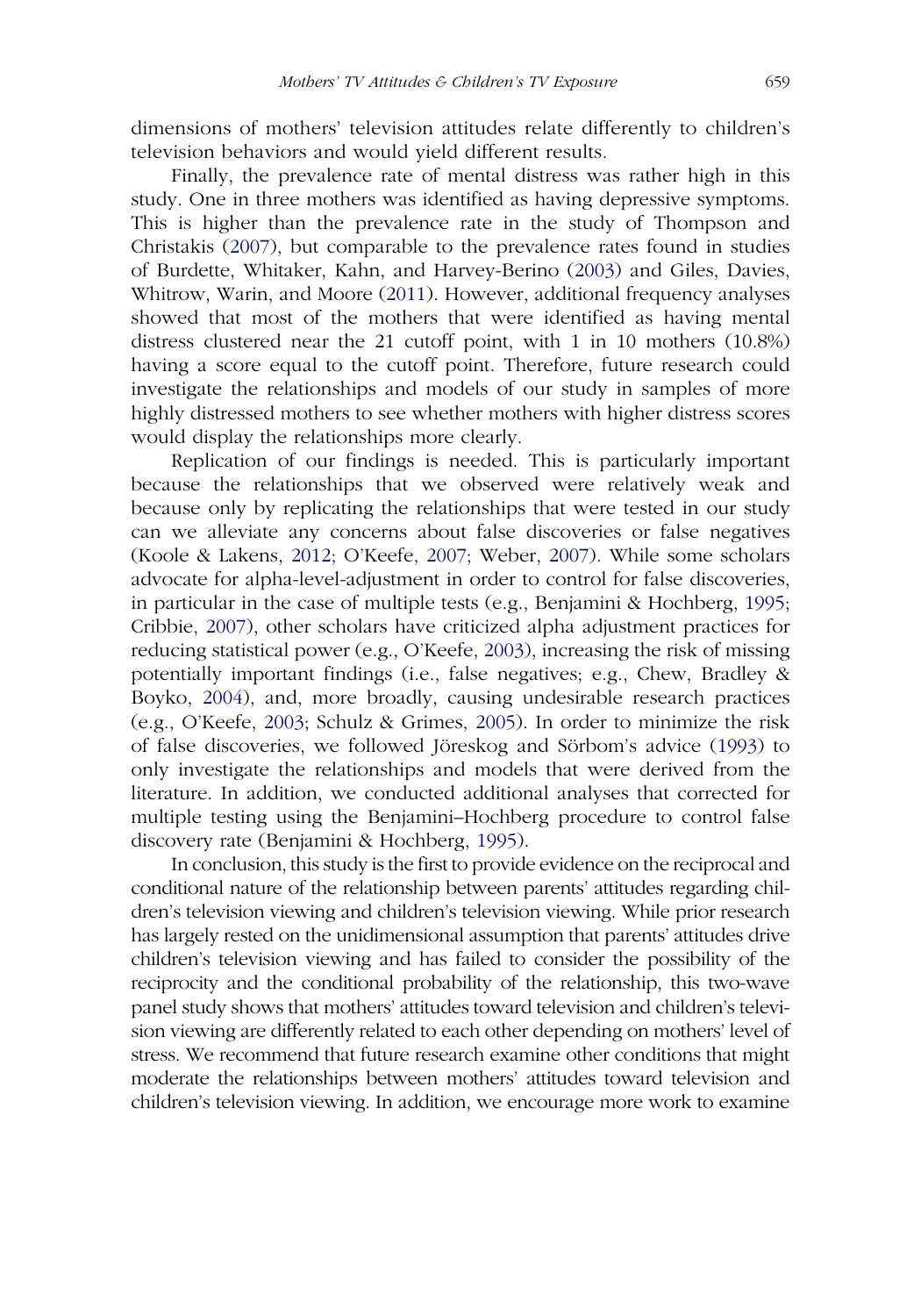longitudinal relationships and moderators when studying children's television behaviors.

#### **NOTES**

<span id="page-23-7"></span>1. The Benjamini–Hochberg adjusted  $p$  value for the relationship that was investigated to test Hypothesis 1 is 0.34.

<span id="page-23-8"></span>2. The Benjamini–Hochberg adjusted  $p$  value for the relationship that was investigated to test Hypothesis 2 is 0.4.

<span id="page-23-9"></span>3. Hypothesis 3 remained significant after correcting for multiple testing using the Benjamini– Hochberg procedure to control false discovery rate (Benjamini & Hochberg, [1995\)](#page-24-14). The Benjamini– Hochberg adjusted  $p$  values for the relationship from mothers' attitudes toward television (T1) to children's television exposure (T2) are 0.13 for mothers without mental distress; 0.40 for mothers with mental distress; 0.10 for mothers experiencing low time pressure; and 0.37 for mothers experiencing high time pressure.

<span id="page-23-10"></span>4. Hypothesis 4 remained significant after correcting for multiple testing using the Benjamini– Hochberg procedure to control false discovery rate (Benjamini & Hochberg, [1995\)](#page-24-14). The Benjamini– Hochberg adjusted  $p$  values for the relationship from children's television exposure (T1) to mothers' attitudes toward television (T2) are 0.56 for mothers without mental distress; 0.13 for mothers with mental distress; 0.75 for mothers experiencing low time pressure; and 0.10 for mothers experiencing high time pressure.

#### REFERENCES

- <span id="page-23-0"></span>Ajzen, I. (1991). The theory of planned behavior. Organizational Behavior and Human Decision Processes, 50, 179–211. doi:[10.1016/0749-5978\(91\)90020-T](http://dx.doi.org/10.1016/0749-5978(91)90020-T)
- <span id="page-23-4"></span>Ajzen, I., & Fishbein, M. (1980). Understanding attitudes and predicting social behavior. Englewood Cliffs, NJ: Prentice-Hall.
- <span id="page-23-6"></span>Arbuckle, J. (2010). Amos 19 user's guide. Chicago, IL: Amos Development Corporation.
- <span id="page-23-5"></span>Atkin, A. J., Corder, K., & van Sluijs, E. M. F. (2013). Bedroom media, sedentary time and screen-time in children: A longitudinal analysis. International Journal of Behavioral Nutrition and Physical Activity, 10, 137. doi:[10.1186/1479-5868-10-](http://dx.doi.org/10.1186/1479-5868-10-137) [137](http://dx.doi.org/10.1186/1479-5868-10-137)
- <span id="page-23-1"></span>Austin, E. W., Bolls, P., Fujioka, Y., & Engelbertson, J. (1999). How and why parents take on the tube. Journal of Broadcasting  $\mathcal E$  Electronic Media, 43, 175–192. doi:[10.1080/08838159909364483](http://dx.doi.org/10.1080/08838159909364483)
- <span id="page-23-3"></span>Bank, A. M., Barr, R., Calvert, S. L., Parrott, W. G., McDonough, S. C., & Rosenblum, K. (2012). Maternal depression and family media use: A questionnaire and diary analysis. Journal of Child and Family Studies, 21, 208–216. doi:[10.1007/s10826-](http://dx.doi.org/10.1007/s10826-011-9464-1) [011-9464-1](http://dx.doi.org/10.1007/s10826-011-9464-1)
- <span id="page-23-2"></span>Barry, T. D., Dunlap, S. T., Cotten, S. J., Lochman, J. E., & Wells, K. C. (2005). The influence of maternal stress and distress on disruptive behavior problems in boys. Journal of the American Academy of Child & Adolescent Psychiatry, 44, 265–273. doi:[10.1097/00004583-200503000-00011](http://dx.doi.org/10.1097/00004583-200503000-00011)
- <span id="page-23-11"></span>Beck, A. T. (1976). Cognitive therapy and the emotional disorders. New York, NY: International Universities Press.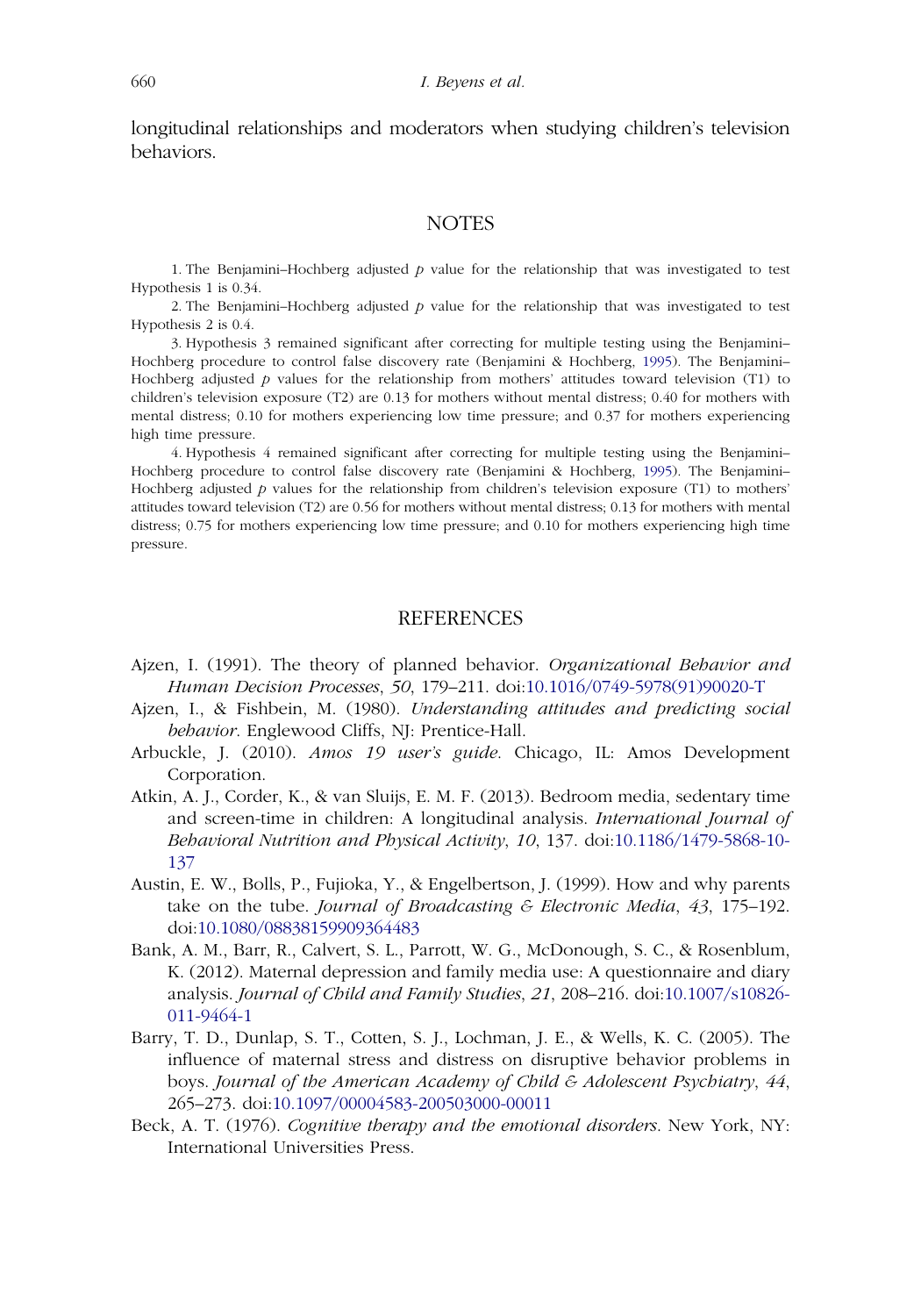- <span id="page-24-11"></span>Beck, A. T. (2002). Cognitive models of depression. In R. L. Leahy & E. T. Dowd (Eds.), Clinical advances in cognitive psychotherapy: Theory and application (pp. 29–61). New York, NY: Springer.
- <span id="page-24-3"></span>Bem, D. J. (1972). Self-perception theory. In L. Berkowitz (Ed.), Advances in experimental social psychology (Vol. 6., pp. 1–62). New York, NY: Academic Press.
- <span id="page-24-14"></span>Benjamini, Y., & Hochberg, Y. (1995). Controlling for the false discovery rate: A practical and powerful approach to multiple testing. Journal of the Royal Statistical Society. Series B (Methodological), 57, 289–300.
- <span id="page-24-8"></span>Berwick, D. M., Murphy, J. M., Goldman, P. A., Ware, J. E., Barsky, A. J., & Weinstein, M. C. (1991). Performance of a five-item mental health screening test. Medical Care, 29, 169–176. doi:[10.1097/00005650-199102000-00008](http://dx.doi.org/10.1097/00005650-199102000-00008)
- <span id="page-24-2"></span>Beyens, I., & Eggermont, S. (2014). Putting young children in front of the television: Antecedents and outcomes of parents' use of television as a babysitter. Communication Quarterly, 62, 57–74. doi:[10.1080/01463373.2013.860904](http://dx.doi.org/10.1080/01463373.2013.860904)
- <span id="page-24-6"></span>Beyens, I., & Eggermont, S. (in press). Understanding children's television exposure from a life logistics perspective: A longitudinal study of the association between mothers' working hours and young children's television time. Communication Research. doi:[10.1177/0093650215607600](http://dx.doi.org/10.1177/0093650215607600)
- <span id="page-24-9"></span>Bickham, D. S., Vandewater, E. A., Huston, A. C., Lee, J. H., Gilman Caplovitz, A., & Wright, J. C. (2003). Predictors of children's electronic media use: An examination of three ethnic groups. Media Psychology, 5, 107–137. doi:[10.1207/](http://dx.doi.org/10.1207/S1532785XMEP0502%5F1) [S1532785XMEP0502\\_1](http://dx.doi.org/10.1207/S1532785XMEP0502%5F1)
- <span id="page-24-0"></span>Bleakley, A., Piotrowski, J. T., Hennessy, M., & Jordan, A. (2013). Predictors of parents' intention to limit children's television viewing. Journal of Public Health, 35, 525–532. doi:[10.1093/pubmed/fds104](http://dx.doi.org/10.1093/pubmed/fds104)
- <span id="page-24-13"></span>Burdette, H. L., Whitaker, R. C., Kahn, R. S., & Harvey-Berino, J. (2003). Association of maternal obesity and depressive symptoms with television-viewing time in low-income preschool children. Archives of Pediatrics & Adolescent Medicine, 157, 894–899. doi:[10.1001/archpedi.157.9.894](http://dx.doi.org/10.1001/archpedi.157.9.894)
- <span id="page-24-4"></span>Bybee, C., Robinson, D., & Turow, J. (1982). Determinants of parental guidance of children's television viewing for a special subgroup: Mass media scholars. Journal of Broadcasting & Electronic Media, 26, 697–710. doi:[10.1080/](http://dx.doi.org/10.1080/08838158209364038) [08838158209364038](http://dx.doi.org/10.1080/08838158209364038)
- <span id="page-24-5"></span>Caldwell, B. A., & Redeker, N. S. (2014). Maternal stress and psychological status and sleep in minority preschool children. Public Health Nursing. doi:[10.1111/](http://dx.doi.org/10.1111/phn.12104) [phn.12104](http://dx.doi.org/10.1111/phn.12104)
- <span id="page-24-10"></span>Certain, L. K., & Kahn, R. S. (2002). Prevalence, correlates, and trajectory of television viewing among infants and toddlers. Pediatrics, 109, 634–642. doi:[10.1542/](http://dx.doi.org/10.1542/peds.109.4.634) [peds.109.4.634](http://dx.doi.org/10.1542/peds.109.4.634)
- <span id="page-24-15"></span>Chew, L. D., Bradley, K. A., Boyko, E. J. (2004). Brief questions to identify patients with inadequate health literacy. Family Medicine, 36, 588–594.
- <span id="page-24-7"></span>Child and Family (2012). The child in Flanders. Brussels, Belgium: Child and Family.
- <span id="page-24-1"></span>Cohen, M. E., Brown, J. D., & Clark, S. (1981). Predictors of viewers and nonviewers. Communication Research, 8, 205–231. doi:[10.1177/009365028100800204](http://dx.doi.org/10.1177/009365028100800204)
- <span id="page-24-12"></span>Conklin, L. R., Strunk, D. R., & Fazio, R. H. (2009). Attitude formation in depression: Evidence for deficits in forming positive attitudes. Journal of Behavior Therapy and Experimental Psychiatry, 40, 120–126. doi:[10.1016/j.jbtep.2008.07.001](http://dx.doi.org/10.1016/j.jbtep.2008.07.001)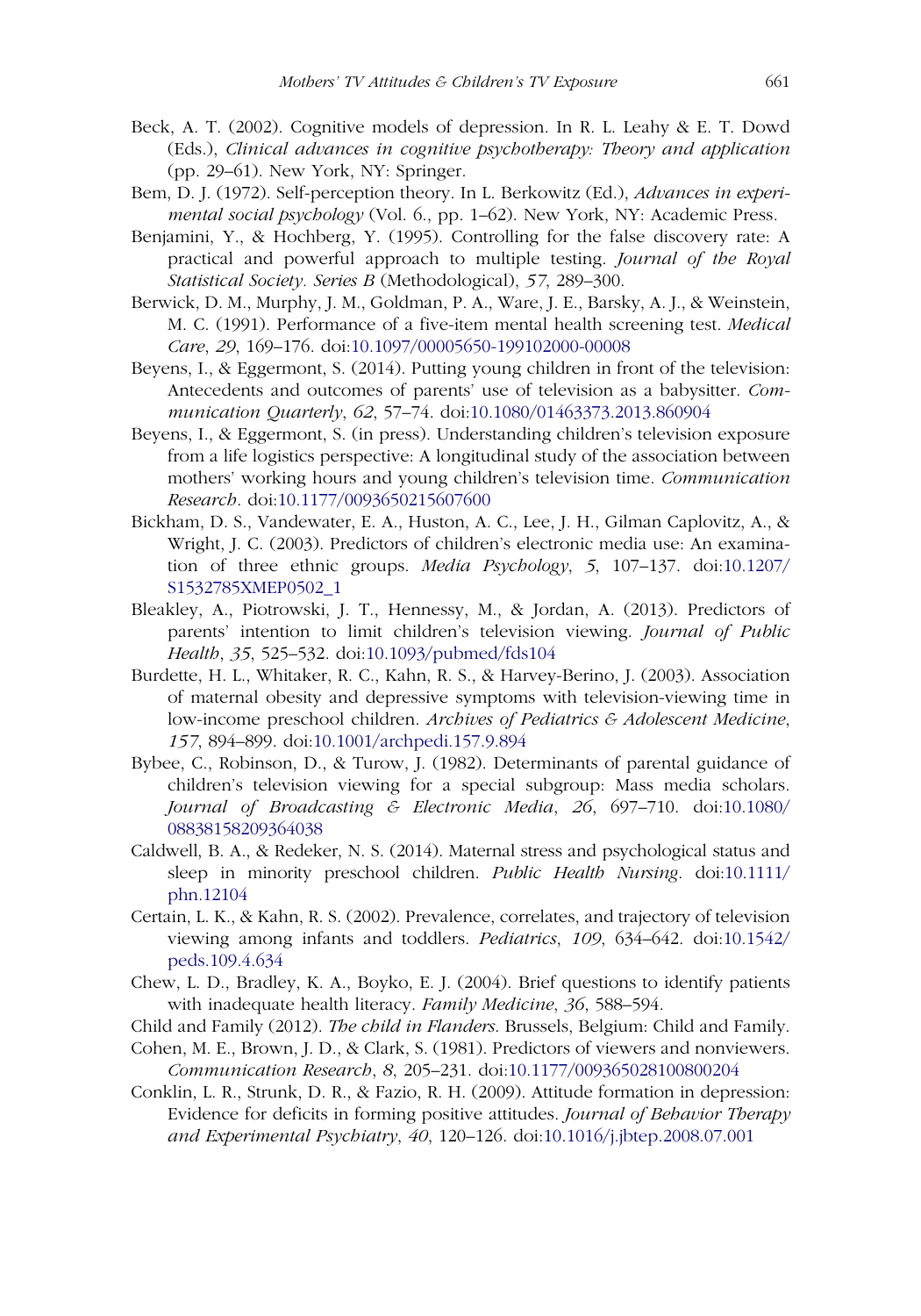- <span id="page-25-7"></span>Conners, N. A., Tripathi, S. P., Clubb, R., & Bradley, R. H. (2007). Maternal characteristics associated with television viewing habits of low-income preschool children. Journal of Child and Family Studies, 16, 415–425. doi:[10.1007/s10826-006-9095-0](http://dx.doi.org/10.1007/s10826-006-9095-0)
- <span id="page-25-14"></span>Cribbie, R. A. (2007). Multiplicity control in structural equation modeling. Structural Equation Modeling: A Multidisciplinary Journal, 14, 98–112. doi:[10.1080/](http://dx.doi.org/10.1080/10705510709336738) [10705510709336738](http://dx.doi.org/10.1080/10705510709336738)
- <span id="page-25-8"></span>Cummings, E., & Davies, P. (1994). Maternal depression and child development. Journal of Child Psychology and Psychiatry. doi:[10.1111/j.1469-7610.1994.tb01133.x](http://dx.doi.org/10.1111/j.1469-7610.1994.tb01133.x)
- <span id="page-25-4"></span>DeLoache, J. S., Chiong, C., Sherman, K., Islam, N., Vanderborght, M., Troseth, G. L., …O'Doherty, K. (2010). Do babies learn from baby media? Psychological Science, 21, 1570–1574. doi:[10.1177/0956797610384145](http://dx.doi.org/10.1177/0956797610384145)
- <span id="page-25-10"></span>Dillman, D. A. (1978). Mail and telephone surveys: The total design method. New York, NY: Wiley.
- <span id="page-25-3"></span>Evans, C. A., Jordan, A. B., & Horner, J. (2011). Only two hours?: A qualitative study of the challenges parents perceive in restricting child television time. Journal of Family Issues, 32, 1223–1244. doi:[10.1177/0192513X11400558](http://dx.doi.org/10.1177/0192513X11400558)
- <span id="page-25-5"></span>Fazio, R. H. (1986). How do attitudes guide behavior? In R. M. Sorrentino & E. T. Higgins (Eds.), The handbook of motivation and cognition: Foundations of social behavior (pp. 204–243). New York, NY: Guilford Press.
- <span id="page-25-1"></span>Festinger, L. (1957). A theory of cognitive dissonance. Evanston, IL: Row Peterson.
- <span id="page-25-9"></span>Gerrard, M., Gibbons, F. X., Stock, M. L., Vande Lune, L. S., & Cleveland, M. J. (2005). Images of smokers and willingness to smoke among African American preadolescents: An application of the prototype/willingness model of adolescent health risk behavior to smoking initiation. Journal of Pediatric Psychology, 30, 305–18. doi:[10.1093/jpepsy/jsi026](http://dx.doi.org/10.1093/jpepsy/jsi026)
- <span id="page-25-13"></span>Giles, L. C., Davies, M. J., Whitrow, M. J., Warin, M. J., & Moore, V. (2011). Maternal depressive symptoms and child care during toddlerhood relate to child behavior at age 5 years. Pediatrics, 128, e78–84. doi:[10.1542/peds.2010-3119](http://dx.doi.org/10.1542/peds.2010-3119)
- <span id="page-25-6"></span>Glasman, L. R., & Albarracín, D. (2006). Forming attitudes that predict future behavior: A meta-analysis of the attitude-behavior relation. Psychological Bulletin, 132, 778–822. doi:[10.1037/0033-2909.132.5.778](http://dx.doi.org/10.1037/0033-2909.132.5.778)
- <span id="page-25-11"></span>Goodman, S. H., Sewell, D. R., Cooley, E. L., & Leavitt, N. (1993). Assessing levels of adaptive functioning: The role functioning scale. Community Mental Health Journal, 29, 119–131. doi:[10.1007/bf00756338](http://dx.doi.org/10.1007/bf00756338)
- <span id="page-25-2"></span>Goodnow, J. J. (1988). Parents' ideas, actions, and feelings: Models and methods from developmental and social psychology. Child Development, 59, 286–320. doi:[10.2307/1130312](http://dx.doi.org/10.2307/1130312)
- <span id="page-25-0"></span>Hamilton, K., Thomson, C. E., & White, K. M. (2013). Promoting active lifestyles in young children: Investigating mothers' decisions about their child's physical activity and screen time behaviours. Maternal and Child Health Journal, 17, 968–976. doi:[10.1007/s10995-012-1081-0](http://dx.doi.org/10.1007/s10995-012-1081-0)
- <span id="page-25-12"></span>Jackson, P. B., & Williams, D. R. (2006). Culture, race/ethnicity, and depression. In C. L. M. Keyes & S. H. Goodman (Eds.), Women and depression: A handbook for the social, behavioral, and biomedical sciences (pp. 328–359). New York, NY: Cambridge University Press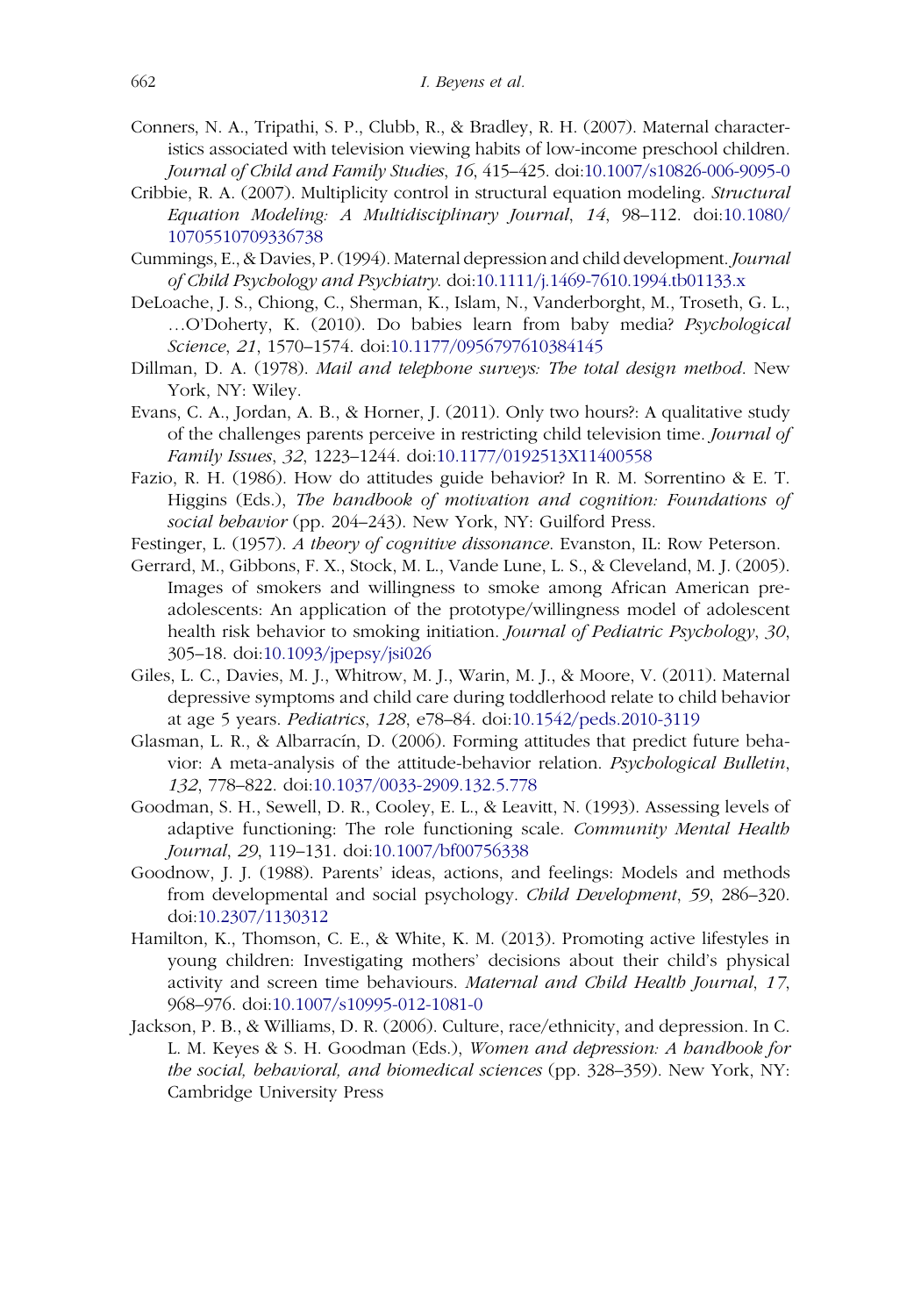- <span id="page-26-15"></span>Jöreskog, K. G., & Sörbom, D. (1993). LISREL 8: Structural equation modeling with the SIMPLIS command language. Lincolnwood, IL: Scientific Software International.
- <span id="page-26-9"></span>Kline, R. B. (2011). Principles and practice of structural equation modeling. New York, NY: Guilford Press.
- <span id="page-26-12"></span>Koole, S. L., & Lakens, D. (2012). Rewarding replications: A sure and simple way to improve Psychological Science. Perspectives on Psychological Science, 7, 608– 614. doi:[10.1177/1745691612462586](http://dx.doi.org/10.1177/1745691612462586)
- <span id="page-26-2"></span>Kraus, S. J. (1995). Attitudes and the prediction of behavior: A meta-analysis of the empirical literature. Personality and Social Psychology Bulletin, 21, 58–75. doi:[10.1177/0146167295211007](http://dx.doi.org/10.1177/0146167295211007)
- <span id="page-26-7"></span>Little, T. D., Bovaird, J., & Slegers, D. (2006). Methods for the analysis of change. In D. K. Mroczek & T. D. Little (Eds.), Handbook of personality development (pp. 181–211). Mahwah, NJ: Erlbaum.
- <span id="page-26-8"></span>Little, T. D. (2013). Longitudinal structural equation modeling. New York, NY: Guilford Press.
- <span id="page-26-3"></span>Lovejoy, M. C., Graczyk, P. A., O'Hare, E., & Neuman, G. (2000). Maternal depression and parenting behavior: A meta-analytic review. Clinical Psychology Review, 20, 561–592.
- <span id="page-26-10"></span>Mathiesen, K. S., Tambs, K., & Dalgard, O. S. (1999). The influence of social class, strain and social support on symptoms of anxiety and depression in mothers of toddlers. Social Psychiatry and Psychiatric Epdiemiology, 34, 61–72. doi:[10.1007/s001270050113](http://dx.doi.org/10.1007/s001270050113)
- <span id="page-26-0"></span>Nathanson, A. I. (2001). Parent and child perspectives on the presence and meaning of parental television mediation. Journal of Broadcasting & Electronic Media, 45, 201–220. doi:[10.1207/s15506878jobem4502](http://dx.doi.org/10.1207/s15506878jobem4502)
- <span id="page-26-1"></span>Nathanson, A. I. (2013). Media and the family context. In D. Lemish (Ed.), The Routledge international handbook of children, adolescents and media (pp. 299–306). New York, NY: Routledge.
- <span id="page-26-14"></span>O'Keefe, D. J. (2003). Colloquy: Should familywise alpha be adjusted? Against familywise alpha adjustment. Human Communication Research, 29, 431–447. doi:[10.1093/hcr/29.3.431](http://dx.doi.org/10.1093/hcr/29.3.431)
- <span id="page-26-13"></span>O'Keefe, D. J. (2007). Responses to Matsunaga: It takes a family—a well-defined family—to underwrite familywise corrections. Communication Methods and Measures, 1, 267–273. doi:[10.1080/19312450701641383](http://dx.doi.org/10.1080/19312450701641383)
- <span id="page-26-6"></span>Opree, S. J., Buijzen, M., van Reijmersdal, E. A., & Valkenburg, P. M. (2014). Children's advertising exposure, advertised product desire, and materialism: A longitudinal study. Communication Research, 41, 717–735. doi:[10.1177/](http://dx.doi.org/10.1177/0093650213479129) [0093650213479129](http://dx.doi.org/10.1177/0093650213479129)
- <span id="page-26-11"></span>Plant, E. A., & Sachs-Ericsson, N. (2004). Racial and ethnic differences in depression: The roles of social support and meeting basic needs. Journal of Consulting and Clinical Psychology, 72, 41–52. doi:[10.1037/0022-006X.72.1.41](http://dx.doi.org/10.1037/0022-006X.72.1.41)
- <span id="page-26-5"></span>Potts, R., & Sanchez, D. (1994). Television viewing and depression: No news is good news. Journal of Broadcasting & Electronic Media, 38, 79–90.
- <span id="page-26-4"></span>Psychogiou, L., & Parry, E. (2014). Why do depressed individuals have difficulties in their parenting role? Psychological Medicine, 44, 1345–1347. doi:[10.1017/](http://dx.doi.org/10.1017/S0033291713001931) [S0033291713001931](http://dx.doi.org/10.1017/S0033291713001931)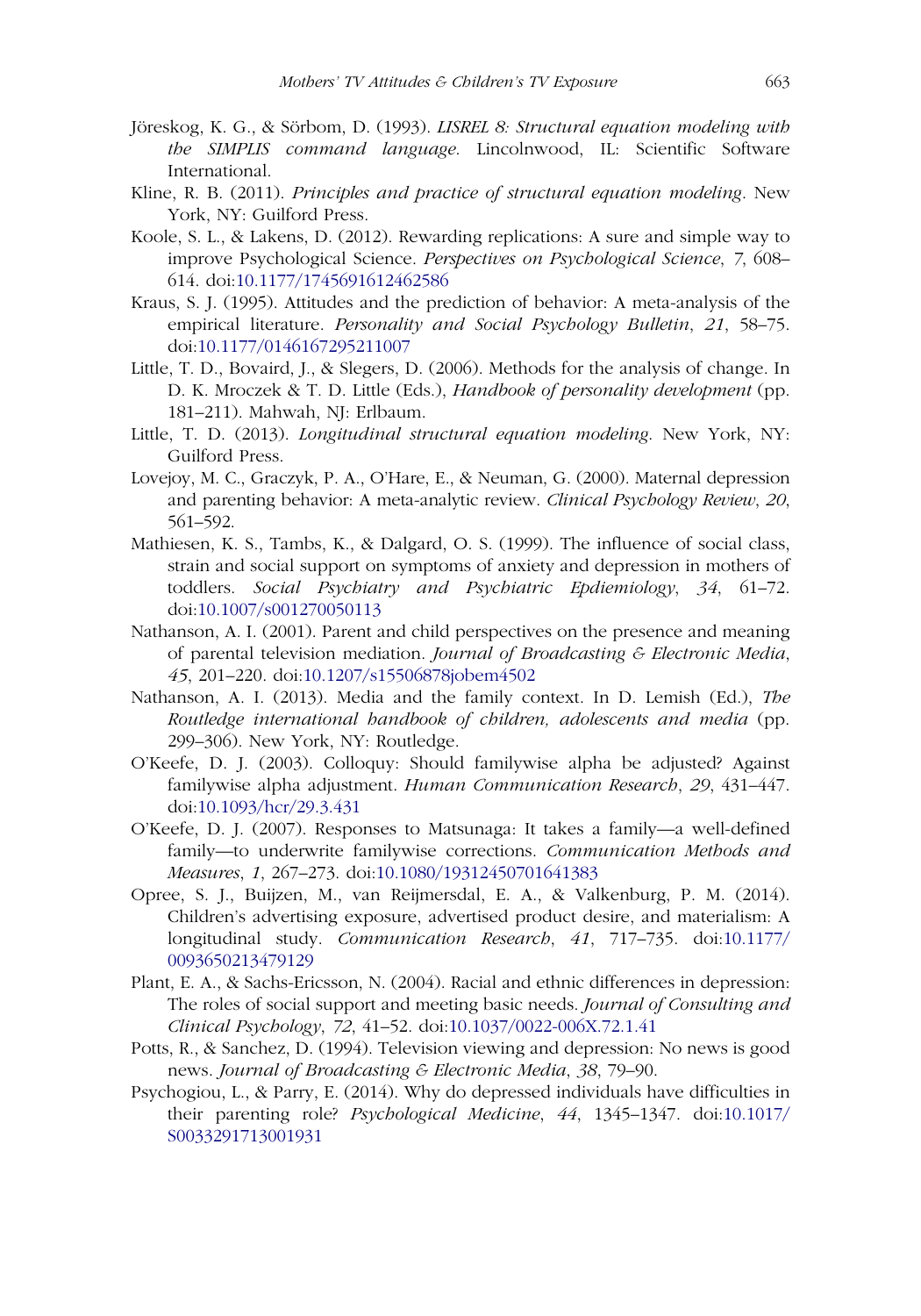- <span id="page-27-3"></span>Rideout, V. (2014). Learning at home: Families' educational media use in America. New York, NY: The Joan Ganz Cooney Center at Sesame Workshop.
- <span id="page-27-2"></span>Rideout, V., & Hamel, E. (2006). The media family: Electronic media in the lives of infants, toddlers, preschoolers and their parents. Menlo Park, CA: Henry J. Kaiser Family Foundation.
- <span id="page-27-9"></span>Rossiter, C., Fowler, C., McMahon, C., & Kowalenko, N. (2012). Supporting depressed mothers at home: Their views on an innovative relationship-based intervention, Contemporary Nurse, 41, 90–100. doi:[10.5172/conu.2012.41.1.90](http://dx.doi.org/10.5172/conu.2012.41.1.90)
- <span id="page-27-7"></span>Roxburgh, S. (2004). "There just aren't enough hours in the day": The mental health consequences of time pressure. Journal of Health and Social Behavior, 45, 115– 131. doi:[10.1177/002214650404500201](http://dx.doi.org/10.1177/002214650404500201)
- <span id="page-27-4"></span>Roxburgh, S. (2012). Parental time pressures and depression among married dualearner parents. Journal of Family Issues, 33, 1027–1053. doi:[10.1177/](http://dx.doi.org/10.1177/0192513X11425324) [0192513X11425324](http://dx.doi.org/10.1177/0192513X11425324)
- <span id="page-27-11"></span>Rumpf, H. J., Meyer, C., Hapke, U., & John, U. (2001). Screening for mental health: Validity of the MHI-5 using DSM-IV Axis I psychiatric disorders as gold standard. Psychiatry Research, 105, 243–253.
- <span id="page-27-14"></span>Schulz, K. F. & Grimes, D. A. (2005). Multiplicity in randomized trials I: Endpoints and treatments. The Lancet, 365, 1591–1595. doi:[10.1016/S0140-6736\(05\)66461-6](http://dx.doi.org/10.1016/S0140-6736(05)66461-6)
- <span id="page-27-12"></span>Shook, N. J., Fazio, R. H., & Vasey, M. W. (2007). Negativity bias in attitude learning: A possible indicator of vulnerability to emotional disorders? Journal of Behavior Therapy and Experimental Psychiatry, 38, 144–155. doi:[10.1016/j.jbtep.2006.](http://dx.doi.org/10.1016/j.jbtep.2006.10.005) [10.005](http://dx.doi.org/10.1016/j.jbtep.2006.10.005)
- <span id="page-27-13"></span>Sperlich, S., Arnhold-Kerri, S., & Geyer, S. (2011). What accounts for depressive symptoms among mothers? The impact of socioeconomic status, family structure and psychosocial stress. International Journal of Public Health, 56, 385– 396. doi:[10.1007/s00038-011-0272-6](http://dx.doi.org/10.1007/s00038-011-0272-6)
- <span id="page-27-6"></span>Stenhammar, C., Sarkadi, A., & Edlund, B. (2007). The role of parents' educational background in healthy lifestyle practices and attitudes of their 6-year-old children. Public Health Nutrition, 10, 1305–1313. doi:[10.1017/S1368980007696396](http://dx.doi.org/10.1017/S1368980007696396)
- <span id="page-27-5"></span>Szollos, A. (2009). Toward a psychology of chronic time pressure: Conceptual and methodological review. Time & Society, 18, 332–350. doi:[10.1177/](http://dx.doi.org/10.1177/0961463X09337847) [0961463X09337847](http://dx.doi.org/10.1177/0961463X09337847)
- <span id="page-27-8"></span>Thompson, D. A., & Christakis, D. A. (2007). The association of maternal mental distress with television viewing in children under 3 years old. Ambulatory Pediatrics, 7, 32–37. doi:[10.1016/j.ambp.2006.09.007](http://dx.doi.org/10.1016/j.ambp.2006.09.007)
- <span id="page-27-1"></span>Vaala, S. E. (2014). The nature and predictive value of mothers' beliefs regarding infants' and toddlers' TV/video viewing: Applying the integrative model of behavioral prediction. Media Psychology, 17, 282–310. doi:[10.1080/15213269.](http://dx.doi.org/10.1080/15213269.2013.872995) [2013.872995](http://dx.doi.org/10.1080/15213269.2013.872995)
- <span id="page-27-0"></span>Vaala, S. E., & Hornik, R. C. (2014). Predicting US infants' and toddlers' TV/video viewing rates: Mothers' cognitions and structural life circumstances. Journal of Children and Media, 8, 163–182. doi:[10.1080/17482798.2013.824494](http://dx.doi.org/10.1080/17482798.2013.824494)
- <span id="page-27-10"></span>Van den Bulck, J. (2006). Television news avoidance: Exploratory results from a oneyear follow-up study. Journal of Broadcasting & Electronic Media, 50, 231–252. doi:[10.1207/s15506878jobem5002\\_4](http://dx.doi.org/10.1207/s15506878jobem5002%5F4)